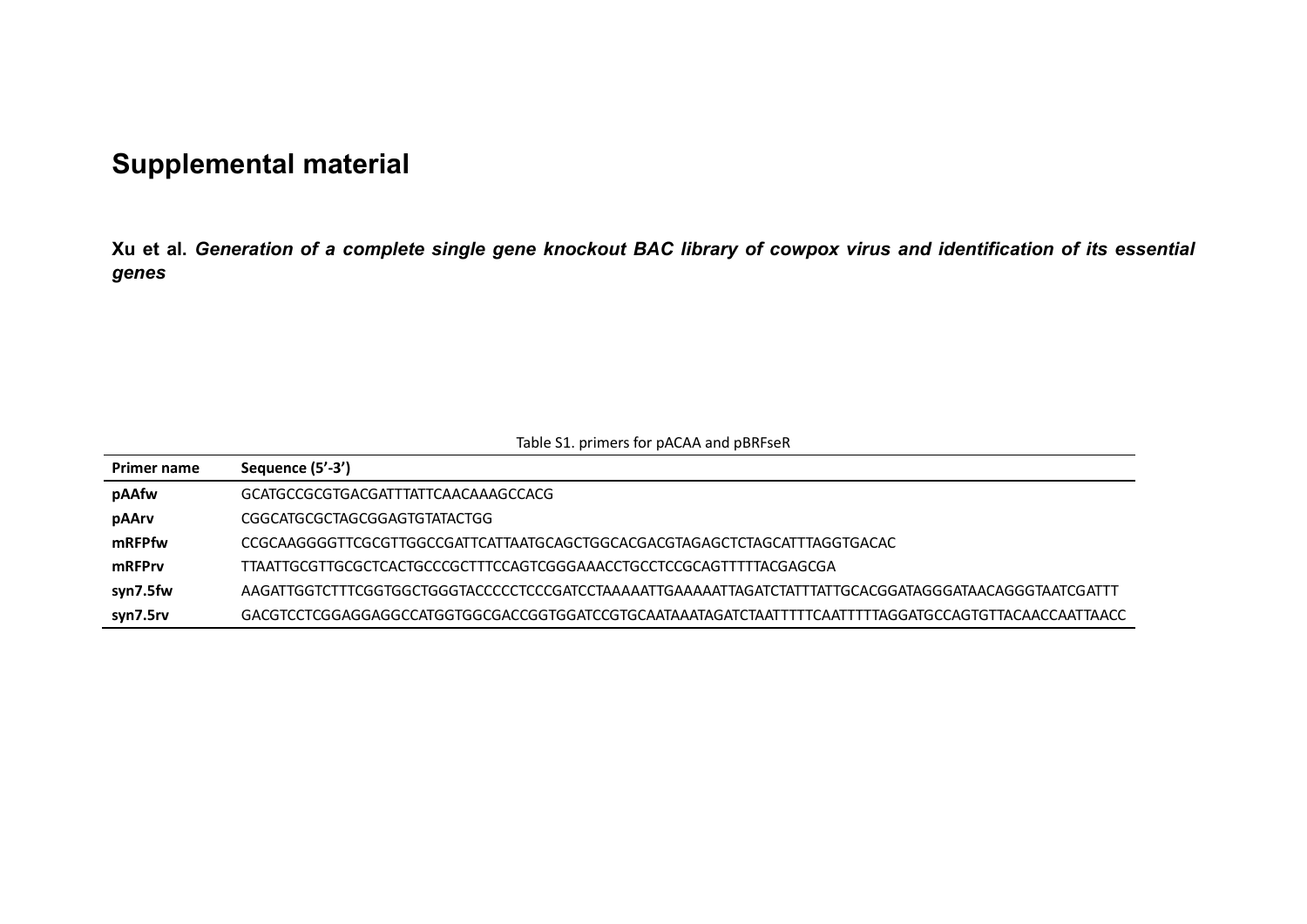Table S2. primers for target BAC muagenesis

| knockout BAC   | mutagenesis primer fw (5'-3')                                   | mutagenesis primer rv (5'-3')                                  |
|----------------|-----------------------------------------------------------------|----------------------------------------------------------------|
| pBRFseR d10    | CAATATCAAGTATCAACATATAGGTCATTTTTTAAACATGGCCGCGTGACGATTTATTCA    | CTAAGTCCTCATAAGTCGTAAACTCTTTAAATATTGGTCCGCGTAATGCTCTGCCAGTGT   |
| pBRFseR d12    | AAATAAATTAACTAATTAGCGATGATATAATATAATCATGGCCGCGTGACGATTTATTCA    | TGCTGTCCAATTTGTGGTAGTATCGTCTGAAAAGTAATGAGCGTAATGCTCTGCCAGTGT   |
| pBRFseR d13    | TATTAGTTTTATGGTTATATACATCAACATCATGTGTTGCACGCATGATAGCTATCTAATTAG | GTGCGCTACCAGAACCATTAATTAGATAGCTATCATGCGTGCAACACATGATGTTGATGT   |
|                | GGATAACAGGGTAATCGATTT                                           | GCCAGTGTTACAACCAATTAACC                                        |
| pBRFseR d14    | ATAATACAAAACTTTGTTATCATAAATACTCATCATGATAGCCGCGTGACGATTTATTCA    | ACAATCTGTACTATTAACAGTAATTGTCAATTCAGAAGTCGCGTAATGCTCTGCCAGTGT   |
| pBRFseR d15    | TAAATGACAATACATATATTACTATGTATTAAATAGCATGGCCGCGTGACGATTTATTCA    | ATTTTCGTGGTTTATCCGGTCCACATGATTGTGTCTCTACGCGTAATGCTCTGCCAGTGT   |
| pBRFseR d18    | GTATTTATTTATTGTCGGATATATAAATCATACAACAATGGCCGCGTGACGATTTATTCA    | GAAAAACTCACTAAACACATTTTTATAAAACGGTAAGAAAGCGTAATGCTCTGCCAGTGT   |
| pBRFseR d20    | ATAACAATACAATATTGAATGTGTTGCTGTTAAAAAAATGGCCGCGTGACGATTTATTCA    | AACAAATATTAGCATAATACCTATCTATAAGATCAGGATCGCGTAATGCTCTGCCAGTGT   |
| pBRFseR d21    | ACATTGAGAAACAGCATAAACACAAAATCCATCAAAAATGGCCGCGTGACGATTTATTCA    | CTGACATCTAATACCAATATAACCATGAAAGCATCTACAAGCGTAATGCTCTGCCAGTGT   |
| pBRFseR d22    | CGTAAAACACATAAAAATAAGCGTAACTAATAAGACAATGGCCGCGTGACGATTTATTCA    | ATAACACTTTCTTTGATTTAAAGTCTAGAGTCTTTGCAAAGCGTAATGCTCTGCCAGTGT   |
| pBRFseR d23    | AAAGTATTTACATTTTTTTCACTGTTTAGTCGCGGATATGGCCGCGTGACGATTTATTCA    | GTTTTGATTGTTGTATTCCTGTATCTCTAGATAAGTTAGTGCGTAATGCTCTGCCAGTGT   |
| pBRFseR d24    | TTGATAAATAAATTTTTTCTAGTGATATTTTGGCAAGATGGCCGCGTGACGATTTATTCA    | AACGGTTTCATCTTCCTTGATGCCATCACCCAGATGTTCTGCGTAATGCTCTGCCAGTGT   |
| pBRFseR d26    | ACTGTTAAACTTGTCTTAACTCTTAAGTCTTATTAATATGGCCGCGTGACGATTTATTCA    | CATTAACTCCACTTTTTACACCACTAGACGATCCTCCCCAGCGTAATGCTCTGCCAGTGT   |
| pBRFseR d28    | ATAGACAAAGTGTTTATTCGTATTTTTATTTGAGACCATGGCCGCGTGACGATTTATTCA    | AGAACACCATTTAGTCATAACGGTAATCCAAAATTTTTTAGCGTAATGCTCTGCCAGTGT   |
| pBRFseR d29    | ACTATTAACACCGTTGGTATTCGTTTATCCATCCAGTATGGCCGCGTGACGATTTATTCA    | GTAATAGAACGTGTCATCTACCTTATTAACTTTCACGGCGGCGTAATGCTCTGCCAGTGT   |
| pBRFseR d30    | AAACAACGAAAAACATTTTTCATTGTTTACGTTTATCATGGCCGCGTGACGATTTATTCA    | CACGACCTTTGTTAATATCCACTACAATAGACAGCAGTCCGCGTAATGCTCTGCCAGTGT   |
| pBRFseR d31    | AAATTGGATGCAGATTCAGTATGTGATCGTAGTAACTAGAGCCGCGTGACGATTTATTCA    | GGACGCGTATTTTTTATACGATATAGATCCTGTAAGCGTTGCGTAATGCTCTGCCAGTGT   |
| pBRFseR d32    | TAAAAATGAAAATGGATTTTTATTTTATGCTGTTATCATGGCCGCGTGACGATTTATTCA    | TATAGTACTCCAATTATCTTTACCGATATATTTGCACACAGCGTAATGCTCTGCCAGTGT   |
| pBRFseR d33    | TTTATGTCAGCTACTTTGTATCCGTAGTGATATAAAAATGGCCGCGTGACGATTTATTCA    | ATACACACATGGTTTCTAAATCTATCAAGTGGTGGGGATCGCGTAATGCTCTGCCAGTGT   |
| pBRFseR d34    | ACAATGCATAGGATAACATTTTTACGGATAAATAAATATGGCCGCGTGACGATTTATTCA    | ACATTGATTAAAGAGTGTCCATCCAGTACCTGTACATTTAGCGTAATGCTCTGCCAGTGT   |
| pBRFseR d35    | TGTCCAATAATAAAAAGTCATGCTATTGTAGGAATTGTTTTTATAAAAATCATTTCGACATAG | GGAAATTTAAAAAGGAATTAATGTCGAAATGATTTTTATAAAAACAATTCCTACAATAGCAG |
|                | <b>GGATAACAGGGTAATCGATTT</b>                                    | CCAGTGTTACAACCAATTAACC                                         |
| pBRFseR d36    | TTTGATGATCTAATGATTGATCTATATGGTGAAAAATAATGCCGCGTGACGATTTATTCA    | ATTACAATCATCCGGATATTCTTCTACGATCTCACTAACTGCGTAATGCTCTGCCAGTGT   |
| pBRFseR d37    | AAAATAGTTATTAACTAAAATAGTTAAATTACTAAACATGGCCGCGTGACGATTTATTCA    | GTTCACCAATGTCTCTAGCCACTTTGGCACTAATAGCGATGCGTAATGCTCTGCCAGTGT   |
| pBRFseR d38    | ATAACATAAAAATAATATATTTTTTAGAATTCGATTATGGCCGCGTGACGATTTATTCA     | ACAGAATAGCGTTTACGTATCCACCATAGTGATCAATCGCGCGTAATGCTCTGCCAGTGT   |
| pBRFseR d40    | TTGTCTTATTGCTAATTGCATCGTACTATTGTGTAAGATGGCCGCGTGACGATTTATTCA    | CAACTCCCTCAGCCGCCGCTACAAATCTCTGATCCGTATCGCGTAATGCTCTGCCAGTGT   |
| pBRFseR d42    | ACATAAAAATAAGGTAAATTATTAATACCATAAAATCATGGCCGCGTGACGATTTATTCA    | ATTCTGTAAATGCTGGACCCAGATCTCTTTTTCTCAAATCGCGTAATGCTCTGCCAGTGT   |
| pBRFseR d43    | CATAATTTTTATCCCAATTTACGAGCCCGTTAACGAGATGGCCGCGTGACGATTTATTCA    |                                                                |
| pBRFseR d44    | ATAGAGTGAAGTGATATTATTTTTTTTAACAAATAAAATGGCCGCGTGACGATTTATTCA    | CAATACCCAATTCCTTGACCTGAGTTAGTGATCTCCAATCGCGTAATGCTCTGCCAGTGT   |
| pBRFseR d45    | ACGAACTGTTAATATTGATAGTTATATAACGTGAATCATGGCCGCGTGACGATTTATTCA    | GATTGACCAATGGATCGTATTGGTATTTATAAACTTCATCGCGTAATGCTCTGCCAGTGT   |
| pBRFseR d46+47 | GAGGAAGGAGACGGATACTGTCTTTTGTGAGATAGTCATGGCCGCGTGACGATTTATTCA    | CATGGACTTCTGTGAGATTGATGTAGTGGTCTCCTTCGCTGCGTAATGCTCTGCCAGTGT   |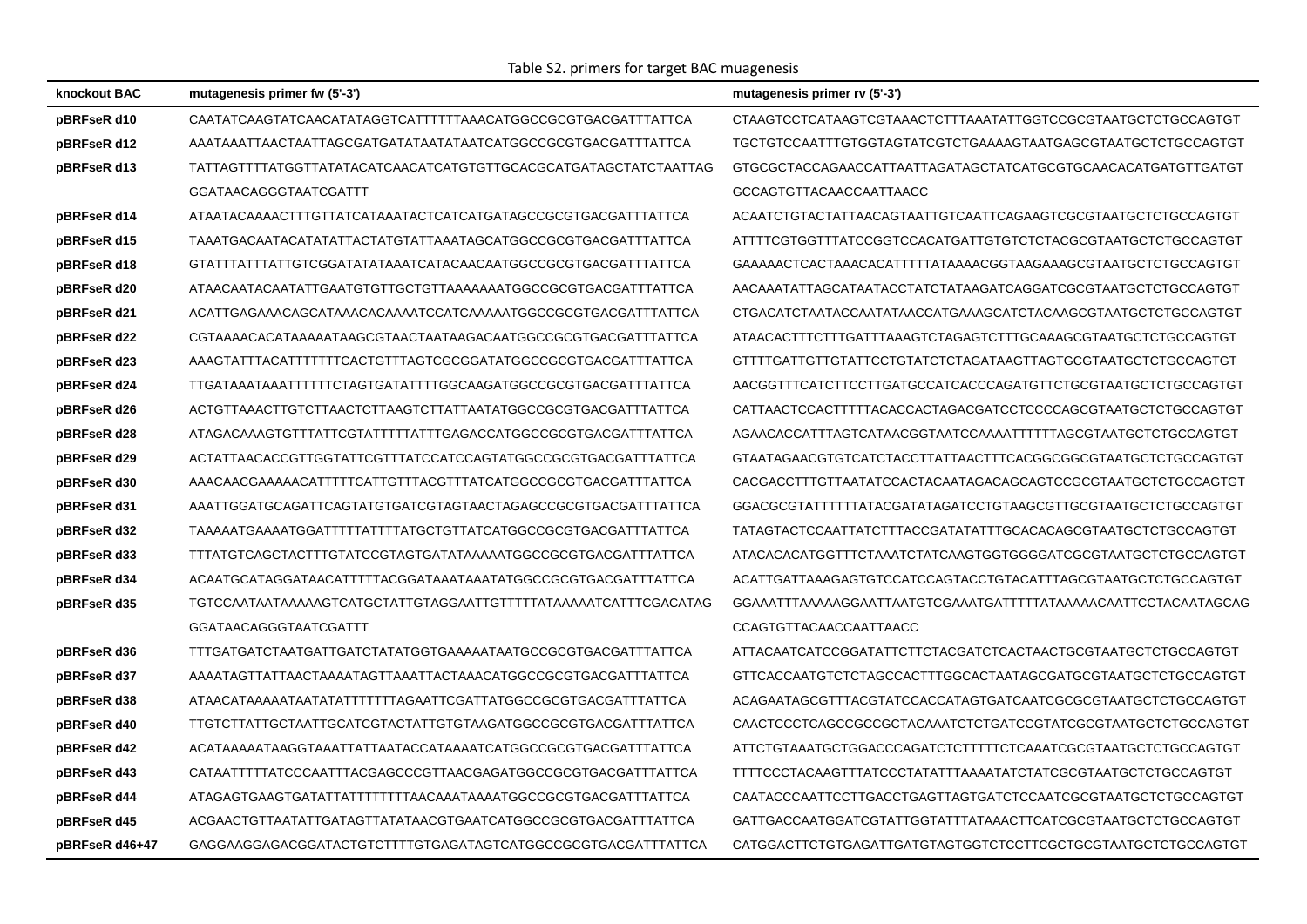| knockout BAC   | mutagenesis primer fw (5'-3')                                   | mutagenesis primer rv (5'-3')                                 |
|----------------|-----------------------------------------------------------------|---------------------------------------------------------------|
| pBRFseR d48    | GAGGAGCTCAAGGGTTTGGATCAACTGGACTTAGATAATGGCCGCGTGACGATTTATTCA    | AAATTGAATTGATGACATAGTGTTATAACGCGTAATTATTGCGTAATGCTCTGCCAGTGT  |
| pBRFseR d49    | GGGATGGTAAATAATTTTGAAATAAAATATTAGTTTTATGGCCGCGTGACGATTTATTCA    | ACCTAGGAGCTATTCTACCATAGCAGAACTTAGGCATGGAGCGTAATGCTCTGCCAGTGT  |
| pBRFseR d50    | CAATAGCAGTTTATTATCCACTATGATCAATTCTGGATTATATTGGCATTTATGTTTCTTTAG | TCTCTAGATGTTGACTTTTAAAGAAACATAAATGCCAATATAATCCAGAATTGATCATAGG |
|                | GGATAACAGGGTAATCGATTT                                           | CCAGTGTTACAACCAATTAACC                                        |
| pBRFseR d51    | TATAAAAGATCCAAATACAGTCATATAGATGATAACTGAAGCCGCGTGACGATTTATTCA    | TTTCGAAAAAATTAGTTTTTCCTTCCAATGATATATTTTCGCGTAATGCTCTGCCAGTGT  |
| pBRFseR d52    | TAAATTGAAATCAAAACATGTATTAAGCCGCATCAATATGGCCGCGTGACGATTTATTCA    | TACCATTCAAATCAATGATATTAGCCTTTACAGATATATTGCGTAATGCTCTGCCAGTGT  |
| pBRFseR d53    | GATAGAGTCTGTATATTTCTAAAAGTTTTTATAAAAAATGGCCGCGTGACGATTTATTCA    | GCACCTCATCAACCGGTAATAGACTATCGGACTCTTCTATGCGTAATGCTCTGCCAGTGT  |
| pBRFseR d54    | AATCAGTATATTATAATTGAAAATGAATTAGTTTAATATGGCCGCGTGACGATTTATTCA    | TTATATCCAATGTATTTATGTCTGATTTTTCTTCATTTATGCGTAATGCTCTGCCAGTGT  |
| pBRFseR d55    | GGTATAAAAATAGTACTCCATCTACGCAATCGCGATAATGGCCGCGTGACGATTTATTCA    | GATTATATGATATAATTCGTGGATAATCATTCTTAAGACAGCGTAATGCTCTGCCAGTGT  |
| pBRFseR d56    | AGAGACATTTTCTCAGACTGGATAAATGGCGGAAACTAAAGCCGCGTGACGATTTATTCA    | GATAGCTCTTCTATCCTTTTCCGGAAGCAATGAAATCACTGCGTAATGCTCTGCCAGTGT  |
| pBRFseR d57+58 | GACTTTCGTTTGTAAATTGGGGCTTTTTGTACAATAAATGGCCGCGTGACGATTTATTCA    | ATTCGTAGTTAGTTCTCTTTTCATGTTCGAAAAAGTGAAAGCGTAATGCTCTGCCAGTGT  |
| pBRFseR d59    | GAAAAACAATATTATTTTATCGTTGGTTGTTACACCATGGCCGCGTGACGATTTATTCA     | CATCTCTATCTAATACAGCATCCAACTTGATGTCGGGAACGCGTAATGCTCTGCCAGTGT  |
| pBRFseR d60    | TTAAAAATAGAAAATAGAGACGTTATAGAACGCCATCATGGCCGCGTGACGATTTATTCA    | ATTCGATAAATAGAGAAGATATATCGTTGGTAGGATAATAGCGTAATGCTCTGCCAGTGT  |
| pBRFseR d61    | TGATAGAACAGGATGTATAAGTTTTTATGTTAACTAAATGGCCGCGTGACGATTTATTCA    | AACTATTATTTTAACCCCTTTTTCAGATGCCTCTTTTAGTGCGTAATGCTCTGCCAGTGT  |
| pBRFseR d62    | AGTGTATTCTGAAGAATTGGGTATTAATACTGATTTAAACGCCGCGTGACGATTTATTCA    | CAACATCACAACCTAACTCAGTTAATATATTAAGAAGTTCGCGTAATGCTCTGCCAGTGT  |
| pBRFseR d63    | TTGCTCCTCCTTGATTCTAGTATCCTCTTTATTATTTTCTGCCGCGTGACGATTTATTCA    | ATAAGTTTAAGTGAAAGCTAGAGAGTGGTTTTTAAATGGTGCGTAATGCTCTGCCAGTGT  |
| pBRFseR d64    | GAACAAAATGGATATTCTAGAAAAAAAATGAAACGTAATGGCCGCGTGACGATTTATTCA    | ATACAATAGTTCAGATAATGTAAAATCATGATTCCGTATTGCGTAATGCTCTGCCAGTGT  |
| pBRFseR d65    | TATTCTAAATATGAAAGCGGTGATTGTGACTAGCGTAGCAGCCGCGTGACGATTTATTCA    | TAAACTCACCGATAATTTTTTTATTGCATGTTTTCATATTGCGTAATGCTCTGCCAGTGT  |
| pBRFseR d66    | AATGAATTCTCATTTTGCATCTGCTCATACTCCGTTTTATGCCGCGTGACGATTTATTCA    | TCAAAAGTCTCGACGCCACGTTGTCGCGATTAGCAGCAAAGCGTAATGCTCTGCCAGTGT  |
| pBRFseR d67    |                                                                 | CTTTTGCCTTGTCTATTACCGCGACGTTCATAGAATTTAGGCGTAATGCTCTGCCAGTGT  |
| pBRFseR d68    | ATTTTAGTACTATTAACGCGACTAGTATTCTCTAAAGATGGCCGCGTGACGATTTATTCA    | TATCTAAGAAACGGATAGCGTCCCTAGGACGAACTACTGCGCGTAATGCTCTGCCAGTGT  |
| pBRFseR d69    | AGTTTTATTACTGGTTTTGCGTCATTTCTCTCTAAAAATGGCCGCGTGACGATTTATTCA    | TAGCCGGAATAACATCATCGAAAGACTTATGATCCTCTCTGCGTAATGCTCTGCCAGTGT  |
| pBRFseR d70    | AATATAAATGATCAAAGTTAATACATAAGTGTTATAAATGGCCGCGTGACGATTTATTCA    | AGCGAAGGAATTCTTTTTCGGTACCGCTAGTACCCTTAATGCGTAATGCTCTGCCAGTGT  |
| pBRFseR d71    | ATAATTATGGTGTGGTGTGTACGGCCACAATTTCATAATGGCCGCGTGACGATTTATTCA    | ACGGGGAGAAGATCTTGTGTTTGATTTTGCTCATTGGATGGCGTAATGCTCTGCCAGTGT  |
| pBRFseR d72    | GTATAAAATAGATAAGTATTTACTCTCTTCTATAAAAATGGCCGCGTGACGATTTATTCA    | TGAAGTCTGTTTTCTTAAATAGTTTTAAAAAAATGATTTCGCGTAATGCTCTGCCAGTGT  |
| pBRFseR d73    | CAAATATACATATTAAAAATTCACACATTTTTGATAAATGGCCGCGTGACGATTTATTCA    | TGCGGAGATTGTTAAAGTTTAGGGTAGAGAGTTGTTCTATGCGTAATGCTCTGCCAGTGT  |
| pBRFseR d74    | TTACATAGTTGATAAAAAGCGGTAGGATATAAATATTATGGCCGCGTGACGATTTATTCA    | TTTTTTCTTCATATACGGGAATAGGACCTTTATATAGAGAGCGTAATGCTCTGCCAGTGT  |
| pBRFseR d75    | TTGGTTCGAAAGTCGGGGTGAAAACAGATTTTTATATCTGGCCGCGTGACGATTTATTCA    | CTTTGCCTTTAGCGTCCGTAGTATCGTCACCGATGAACGTGCGTAATGCTCTGCCAGTGT  |
| pBRFseR d76    | CAAACATTGGGGAAGAGCCGTATGGACCATTATTTTATAGCCGCGTGACGATTTATTCA     | TGATGAAAAAATAATAAATATAATTCAGATCATCGCTAGAGCGTAATGCTCTGCCAGTGT  |
| pBRFseR d77    | ATTTCAATATATTGGACGATATAAATGGAACTCGTTAATGCCGCGTGACGATTTATTCA     | AAATAACGGCGTGATTATTTTTTGGTATAATTCTACACGGGCGTAATGCTCTGCCAGTGT  |
| pBRFseR d78    | AAATACTGAAAAAACAATACTTAATCATGTCGGCGACATGGCCGCGTGACGATTTATTCA    | GAGAATCAGAATCCTTTTTGATGATAGTGGATCTCAATGAGCGTAATGCTCTGCCAGTGT  |
| pBRFseR d79    | ATAAGTCGAGATAGTTTTATATCACTTAAATATTAAAATGGCCGCGTGACGATTTATTCA    | TAATTTGTTCAAAATAGTCACGCAATTCATTTTCAGGTCTGCGTAATGCTCTGCCAGTGT  |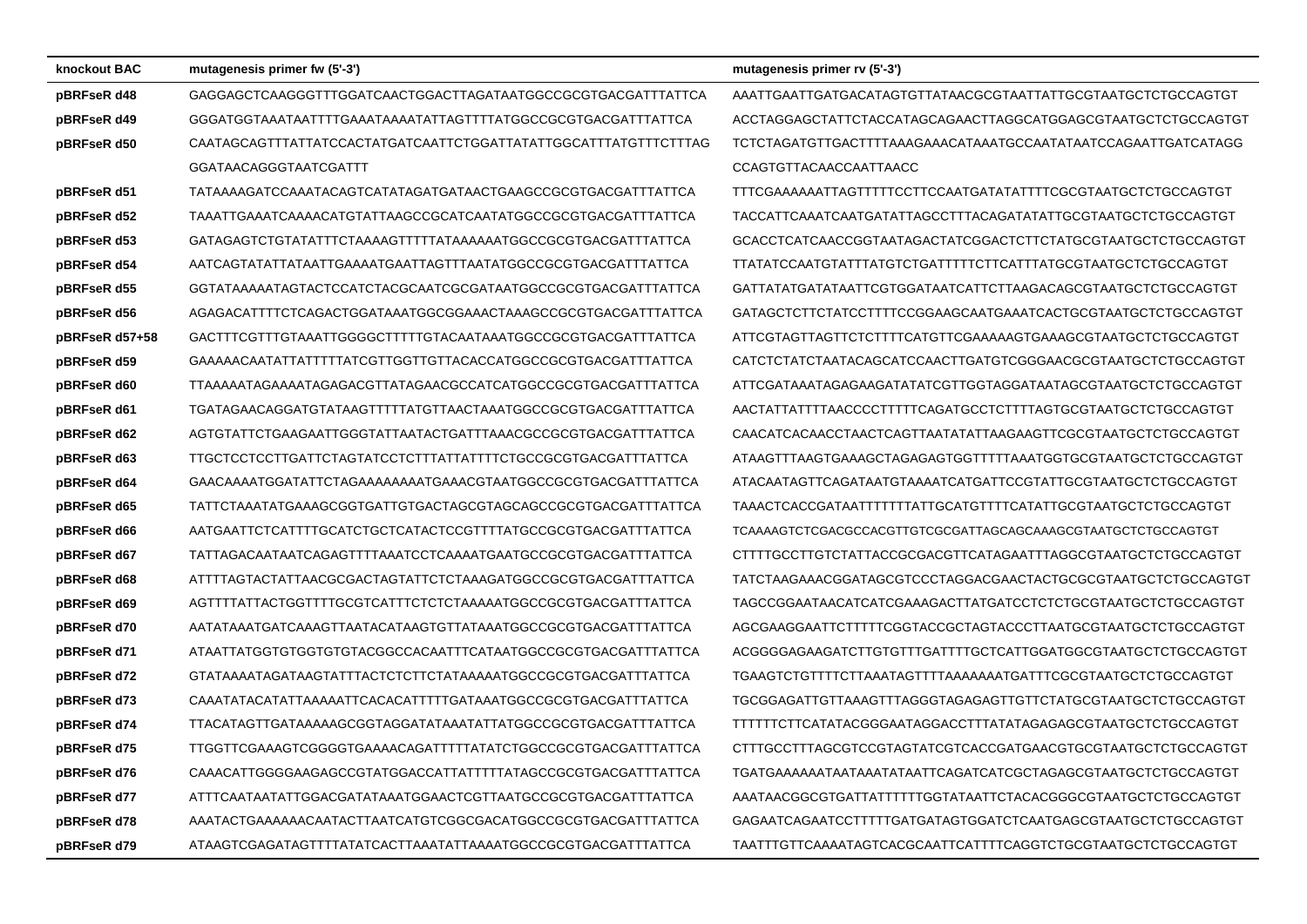| knockout BAC   | mutagenesis primer fw (5'-3')                                    | mutagenesis primer rv (5'-3')                                |
|----------------|------------------------------------------------------------------|--------------------------------------------------------------|
| pBRFseR d80    | GATATATTTGTATTTAAAAGTTGTTTGGTGAACTTAAATGGCCGCGTGACGATTTATTCA     | ACTATTAATAAGACTGATAAGGATTCCTCCATAATTGCACGCGTAATGCTCTGCCAGTGT |
| pBRFseR d81    | AGATAGCGATAAAGAAAAGCCAATATTCAATGTATAAATGGCCGCGTGACGATTTATTCA     | CAATTTCTATAAAGTCTGTCAAATCATCTTCCGGAGAACCGCGTAATGCTCTGCCAGTGT |
| pBRFseR d82    | TCATTATATTACAAAGTACAATTATTTAGGTTTAATCATGGCCGCGTGACGATTTATTCA     | ATCTGAGAATGGATGATTCTCCCGCTGAAACATATTCTACGCGTAATGCTCTGCCAGTGT |
| pBRFseR d83    | GAAAAGTTAAATAATTTTTTTTACTACACCGACAAAAATGGCCGCGTGACGATTTATTCA     | CTCCCCAAACATCGTCTAATCCAGGACATTCGTCAGGACAGCGTAATGCTCTGCCAGTGT |
| pBRFseR d84    | TTTGTCACATATTCTTTGATCTAATTTTTAGATATAAATGGCCGCGTGACGATTTATTCA     | ATTTGAAAATCGTTACGGCTCGATTAAACTTTAATGATTGGCGTAATGCTCTGCCAGTGT |
| pBRFseR d85    | ACTACAAAATTAAATAGAATAGTAGACGACGATGAATAACGCCGCGTGACGATTTATTCA     | AAATTCTAACGGATGATGTTCTACCTATTTCATCCGATAAGCGTAATGCTCTGCCAGTGT |
| pBRFseR d86    | ACTAGGATTTACCAATTTATTATGTCATATATATTCACTAGCCGCGTGACGATTTATTCA     | AAATTACACATTTCCAATGAGACAAATAACAAAATCCAAAGCGTAATGCTCTGCCAGTGT |
| pBRFseR d87    | TTCACAAGATGAATTCAGTAACATGAGCAAAACGGAACGTTGACGATTTATTCAACAAAGCCAC | ATTGATTTCTGTATTTGTTATACATTTTAGAAAACTATAAGCGTAATGCTCTGCCAGTGT |
| pBRFseR d88    | TACGAACATTACTTCCTATTTTACTCCTTAGTAAATGATCGCCGCGTGACGATTTATTCA     | TCTTGACAAAAATTACGATATTCGATCCCGATATCCTTTGGCGTAATGCTCTGCCAGTGT |
| pBRFseR d89    | TATTTCTTATTATTTTACATATTATCCTACCAATAAACTTGCCGCGTGACGATTTATTCA     | GTTTTTTGCCATTAAGTGACATTATAATTTTACCAATATTGCGTAATGCTCTGCCAGTGT |
| pBRFseR d90    | TTCCTTATGTAGAGGATTTGAAATATCTTACGATGACTTATGACGATTTATTCAACAAAGCCAC | CTACCTTTTTATTTGTTGTTATATGCGACGTTGTATACGCGCGTAATGCTCTGCCAGTGT |
| pBRFseR d91    | AAATGTCAGTGAGGCAGTAGAAGAATTAAAATCCGAGTATTGACGATTTATTCAACAAAGCCAC | TTTTGGTGAAATCCAAGGATTTATTAATGTCCACAAATGCGCGTAATGCTCTGCCAGTGT |
| pBRFseR d92    | ATTAGATGATAATTTATACAAAGTATACAATGGAATATTTTGACGATTTATTCAACAAAGCCAC | CCGAGGGAACAAATTTAAACAGATGAGTTAAGTTTTTTATGCGTAATGCTCTGCCAGTGT |
| pBRFseR d93    | AGTGATAATAATAATAATATAGGTTACTAGATTAAAAATGGCCGCGTGACGATTTATTCA     | ACATCCTTTAATGATTTTTTTCGTATAATCAATTTATATCGCGTAATGCTCTGCCAGTGT |
| pBRFseR d94    | AACTTAACAGTGCAACCTCTATTGGATATAAACTAATATGGCCGCGTGACGATTTATTCA     | CGGCATTTTTATAACATTCAGCTACCAATTTAAAACAATAGCGTAATGCTCTGCCAGTGT |
| pBRFseR d95    | TTTTGACATAGTTTCAAAATGTATAGTGCAATCTGTATTGGCCGCGTGACGATTTATTCA     | CATATGTGGTATTCACTATATCAGTTTTAACTGGTAGTTCGCGTAATGCTCTGCCAGTGT |
| pBRFseR d96+97 | GCGCCAAATTGTGGCATATTTTTCAGAGTTCAGTGAAGAAGCCGCGTGACGATTTATTCA     | GATCTATACTTAGACAAATAGTAGTATCTGTCCTAATAGGGCGTAATGCTCTGCCAGTGT |
| pBRFseR d98    | ATGGCGTTTTTAGACTAATACTTTCAACGAGATAAATATGGCCGCGTGACGATTTATTCA     | ATACGATTGTCTTAATAATGCCGAAAGATTACCGGGTCCTGCGTAATGCTCTGCCAGTGT |
| pBRFseR d99    | TCTCTTGGTAATATGGATACTAATTGTAGCTATTTAAATGGCCGCGTGACGATTTATTCA     | CAGTGTTTACACTCGTTTGAATGTTTAACGCGGCAGTAAAGCGTAATGCTCTGCCAGTGT |
| pBRFseR d100   | AACTGAAAATATATTGATAATATTTTAATAGATTAACATGGCCGCGTGACGATTTATTCA     | AAATAGTTAACGCGATGACTAGCGCCACCAACACCAACAAGCGTAATGCTCTGCCAGTGT |
| pBRFseR d101   | TACAAACGATAATATATACAAAAATCCAACCAAACGAGGTGCCGCGTGACGATTTATTCA     | AAATAGATAGAACTACCAATACATCTGTACAAATGTTAAAGCGTAATGCTCTGCCAGTGT |
| pBRFseR d102   | GGTTATTGCCGGCGCAAAATCCAAATTTCCAAGATCTATGTGACGATTTATTCAACAAAGCCAC | GTTTATTTTTATTGGTGAATCCGTAAATGGCATTCAATCTGCGTAATGCTCTGCCAGTGT |
| pBRFseR d103   | TCTAACAGATATTCCGACAAAGGATTGATTACTATAAATGGCCGCGTGACGATTTATTCA     | GGCGTAATCTATCAATAGGATCGGGTATTTTTCGTTTAGGGCGTAATGCTCTGCCAGTGT |
| pBRFseR d104   | TCACAACCAGTATCTCTTAACGATGTTCTTCGCAGATGATGCCGCGTGACGATTTATTCA     | CTATTGCGGTGGTAGCTAGAGCTGATTCTTTTTGAATCGGCGTAATGCTCTGCCAGTGT  |
| pBRFseR d106   | AATAAACATTGATTAAATTTTAATATAATACTTAAAAATGGCCGCGTGACGATTTATTCA     | TAGTAGTAGGAAATGTTTTATTGCAGTATACGGTCCTCAGGCGTAATGCTCTGCCAGTGT |
| pBRFseR d107   | AACAGAAATAGCAAGAGATCCGTACGCGGTAATAAATAGAGCCGCGTGACGATTTATTCA     | TAGGACGATAGAGAATCTTGACAACTATTTCCGTCTCTAAGCGTAATGCTCTGCCAGTGT |
| pBRFseR d108   | AAAAATAATAGTTATATTATACACTTTAAATTTTTATCATGGCCGCGTGACGATTTATTCA    | ACTATCTGTAATGGAAACGTTTCCCAATGAAATGGTACAAGCGTAATGCTCTGCCAGTGT |
| pBRFseR d109   | TACCTTCGGTTCTTTAAAAGAAACTGACTTGATAAAAATGGCCGCGTGACGATTTATTCA     | GGGCTCCATGAATATCGTGTTTGAGTAACGTCGTCGGATAGCGTAATGCTCTGCCAGTGT |
| pBRFseR d110   | AACTGGAGATATGCACAGAGCCAAATCTCCCACTATAATGGCCGCGTGACGATTTATTCA     | ATAAAAAATATAGCATAGGCGATGACTCCTTATTTTTAGAGCGTAATGCTCTGCCAGTGT |
| pBRFseR d111   | CGTTAGAGAAAAGGCTATAGTTGGCGTACAAGCAGCCAAGGCCGCGTGACGATTTATTCA     | ATTGTTGAGCAGATGGATCGACCTTTGCCGCCTTTTTAATGCGTAATGCTCTGCCAGTGT |
| pBRFseR d112   | TATTAGAGAGTTGTATATGATTAATTTCAATAACTAAATGGCCGCGTGACGATTTATTCA     | CTAAATGTCTAGCGATATTTCTTTTCGTTTCCTCTGTACAGCGTAATGCTCTGCCAGTGT |
| pBRFseR d113   | CATCATAAACCAATTTCCTAGTTGTTTGTAACTTTAAATGGCCGCGTGACGATTTATTCA     | CAAAATTATTAATTTTAGTGAAATAGTTAGCGTCAACTTTGCGTAATGCTCTGCCAGTGT |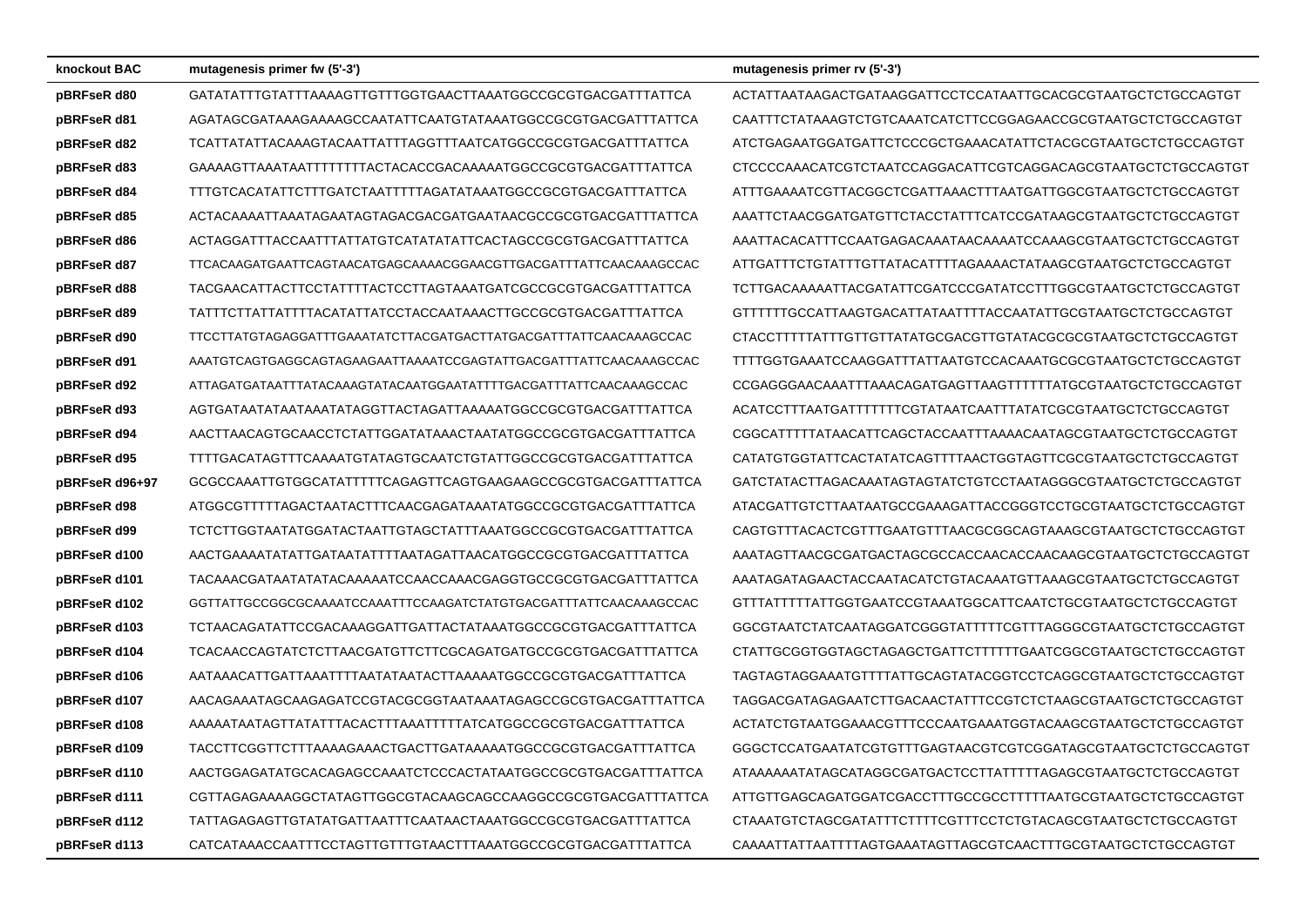| knockout BAC      | mutagenesis primer fw (5'-3')                                    | mutagenesis primer rv (5'-3')                                 |
|-------------------|------------------------------------------------------------------|---------------------------------------------------------------|
| pBRFseR d114      | ATTTCATTATCGCGATATCCGTTAAGTTTGTATCGTAATGGCCGCGTGACGATTTATTCA     | ATATTCTTCTACAACTACTTCTTCTTCCACTTCTTCCTTTGCGTAATGCTCTGCCAGTGT  |
| pBRFseR d115      | AGTTGTTCGTAAAAAAGTTAAAACTTGTAAGAAGTAAATGGCCGCGTGACGATTTATTCA     | GTGTTAATAACCCTACTGTTTCATTCTCCTTAAGATATTTGCGTAATGCTCTGCCAGTGT  |
| pBRFseR d117+116  | ATATAGATCTTTACACAAATAATTACAAGACCGATAAATGGCCGCGTGACGATTTATTCA     | CTGAAAAAATGGTATTGTTTGGATGGCGTTTAAATATAGAGCGTAATGCTCTGCCAGTGT  |
| pBRFseR d118      | AATGAAAAAAAACTAGTCGTTTATAATAAAACACGATATGGCCGCGTGACGATTTATTCA     | TAAAGATAGACGACTCTCCAAAGATAATTGGTTCACTGGAGCGTAATGCTCTGCCAGTGT  |
| pBRFseR d119+119A | GTTTATGTCTTTTCTAAGCGGTAAATAATAATAGTATGGCCGCGCGTGACGATTTATTCA     | AGAACTTCTTCGAGAGAAATATATAGTATTAGAAAGGAAAAGCGTAATGCTCTGCCAGTGT |
| pBRFseR d120      | AACAAAATTAAAGGAGCATGTATTTTTTCTGAATATATTTGACGATTTATTCAACAAAGCCAC  | GTTCTAATAAATATTTTAAAAATGAATCTTGATTAAAAATGCGTAATGCTCTGCCAGTGT  |
| pBRFseR d121      | TACTAGATACGTATAAAAAGGTATCTGATTTGATATAATGGCCGCGTGACGATTTATTCA     | TGACTCAAACGGTACACCTGTTCCATCTCTAGGATACGGAGCGTAATGCTCTGCCAGTGT  |
| pBRFseR d122      | TATTAATGCTTTAGTGAAATTTTAACTTGTGTTCTAAATGGCCGCGTGACGATTTATTCA     | CCAATCGTCGTTGTAGAGAAAAGTAATAACTATCGTTATTGCGTAATGCTCTGCCAGTGT  |
| pBRFseR d123      | TATGCTCATATATTTATAGAAGATATCACATATCTAAATGGCCGCGTGACGATTTATTCA     | ATTCCTTATCCTGTTCCTGAAATAACGTATCTAAATTATTGCGTAATGCTCTGCCAGTGT  |
| pBRFseR d124      | CTTCTCCATAAAACTGATGAGATATATAAAGAAATAAATGGCCGCGTGACGATTTATTCA     | AACGTGATAATACGCGTAGGTTATTACACACGGAACGTTTGCGTAATGCTCTGCCAGTGT  |
| pBRFseR d125      | ATCTCCTATTAATATAGAAACTAAAAAAGCAATTTCTGACGCCGCGTGACGATTTATTCA     | CTTATTCCAATGAACCAGATTAATCTCTCCAGAGTATTTGGCGTAATGCTCTGCCAGTGT  |
| pBRFseR d126      | TGAAACTCCTAGAGAATTAATATCTATTAAACGAATAAAAGCCGCGTGACGATTTATTCA     | TATGTGATAAATCCTCCAACGATTGATTAATAAAACATGCGCGTAATGCTCTGCCAGTGT  |
| pBRFseR d127      | TGTCTTATATTTATAATATGCTAGTTAATAGTAAATGAACGCCGCGTGACGATTTATTCA     | AATAATTGGAATAATTCAGAAATAATCGTTTCTTTCTAGAGCGTAATGCTCTGCCAGTGT  |
| pBRFseR d128      | GTGATTTTAAAACATAGTTATTACTTATCACTCATAAATGGCCGCGTGACGATTTATTCA     | TTTGTCTTTCAGGAAAGCTATCGAACGTAAACGTAGTAGCGCGTAATGCTCTGCCAGTGT  |
| pBRFseR d129+130  | TAACTAATAATAATGAAAACAAACTATAGAGTTGTAAATGGCCGCGTGACGATTTATTCA     | TTAAAATTTCATAGACTTTATCTAGATCGCTTTCTGGTAAGCGTAATGCTCTGCCAGTGT  |
| pBRFseR d131      | GGAGTTTATTGTAAGCTTTTTCCATTTTAAATAGAAAATGGCCGCGTGACGATTTATTCA     | CGAATCTTCCTATTCCTTTAACTTCTGGAAGTTCCAAACTGCGTAATGCTCTGCCAGTGT  |
| pBRFseR d132      | GCTCATTAGAAGTATAAAAAAATAGTTCAGTAATTAAATGGCCGCGTGACGATTTATTCA     | AAATTTTTGGCTCTTCTCTAAGAGCTACGTGAGACTTAACGCGTAATGCTCTGCCAGTGT  |
| pBRFseR d133      | AAATATTGGACGACGAGATACGTAGAGTGTTAACATGAATGCCGCGTGACGATTTATTCA     | AGTTTGCATCTACATCATCCGTAGATATTTGATTTTTTCGCGTAATGCTCTGCCAGTGT   |
| pBRFseR d134      | GACATATTACAGAACTATTTTAGATTATGATATTTAAATGGCCGCGTGACGATTTATTCA     | AATAAAGTATCGCCCTAATATTGTTACCGTCCTCCGCCAAGCGTAATGCTCTGCCAGTGT  |
| pBRFseR d135      | AAATCACGCTTTCGAGTAAAAACTACGAATATAAATAATGGCCGCGTGACGATTTATTCA     | ACGCGTTCTCTAGCGCAGGAAGTTTAATACCGAATAGTGCGCGTAATGCTCTGCCAGTGT  |
| pBRFseR d136      | CTCTACACCAAAGTCGTCAATCTATTATTCTGAAGAAAAGGCCGCGTGACGATTTATTCA     | GTGGTGTTGTCGTCTTTTGATCTTTATTAAATTTAGAGACGCGTAATGCTCTGCCAGTGT  |
| pBRFseR d137      | CGACTATGAATCCGATGATCTCACCGAATACGAGGATGATGCCGCGTGACGATTTATTCA     |                                                               |
| pBRFseR d138      | CACAAATAAATTAAACAACTAAATCTGTAAATAAATAATGGCCGCGTGACGATTTATTCA     | CGTTCTCTGTAGTCGACGCTCTCAAATGGGAAACAATCTCGCGTAATGCTCTGCCAGTGT  |
| pBRFseR d139      | ATATATAGTAAGTCCGCAATTGGTATTACAAGTGGGTAAGGCCGCGTGACGATTTATTCA     | CCAAATGTACCTTATACGTTATATCTCCCTTGATGCGTTCGCGTAATGCTCTGCCAGTGT  |
| pBRFseR d140      | TAATTTGGAGGCCTCCGTAGAACTAGGGGAGGTAAATATAGCCGCGTGACGATTTATTCA     | TACTATGTTCATTATATAGTTCTGGAAAGAATGCTTCAATGCGTAATGCTCTGCCAGTGT  |
| pBRFseR d141      | GACAGATGGTGACTCTGTCTCTTTTGATGATGAATAAATGGCCGCGTGACGATTTATTCA     | AAATATACAACAATGCTATACCTAATACTAAATACATTATGCGTAATGCTCTGCCAGTGT  |
| pBRFseR d142      | TCAATTAGAGGACTCTGAATATCTATTTCGTATAGTTTCTGCCGCGTGACGATTTATTCA     | GGAAGAATCTCATGAATCCTGTCTCGGAAAGTCCTATATGGCGTAATGCTCTGCCAGTGT  |
| pBRFseR d143      | AGAAGATAATTATCCATCTAACAAAAATTATGAAATAACTTGACGATTTATTCAACAAAGCCAC | TAGATCGTTGATTTCTAAGATTAACCACTTCATCCTCTAGGCGTAATGCTCTGCCAGTGT  |
| pBRFseR d144      | AATCTTCAGCATAAATAAAAATATTTTTAGCTTCTAAATGGCCGCGTGACGATTTATTCA     | TGATGTAGAAGACGAGGATTTTGATTTTGGTTTACACGTAGCGTAATGCTCTGCCAGTGT  |
| pBRFseR d145      | TTGCATACTTGATCAATAGTGAAGTTATTGTCAATAAATGGCCGCGTGACGATTTATTCA     | GACTTGGATTCGGATTTTGTGAGTTCTTGATCTTATTATAGCGTAATGCTCTGCCAGTGT  |
| pBRFseR d146      | TTTGTTCATTCGGCGATTTAAAATTTTTATTAGTTAAATGGCCGCGTGACGATTTATTCA     | TTAGCATTCCGACTGTGATAATAATACCAAGTATAAACGCGCGTAATGCTCTGCCAGTGT  |
| pBRFseR d147      | AATATCCCACCACCTTTTCGTCTAGTAAATGATAAGTAATGCCGCGTGACGATTTATTCA     | CAATAGTTTGTACTGCAAAAATAATATCTATTTTTGTTTTGCGTAATGCTCTGCCAGTGT  |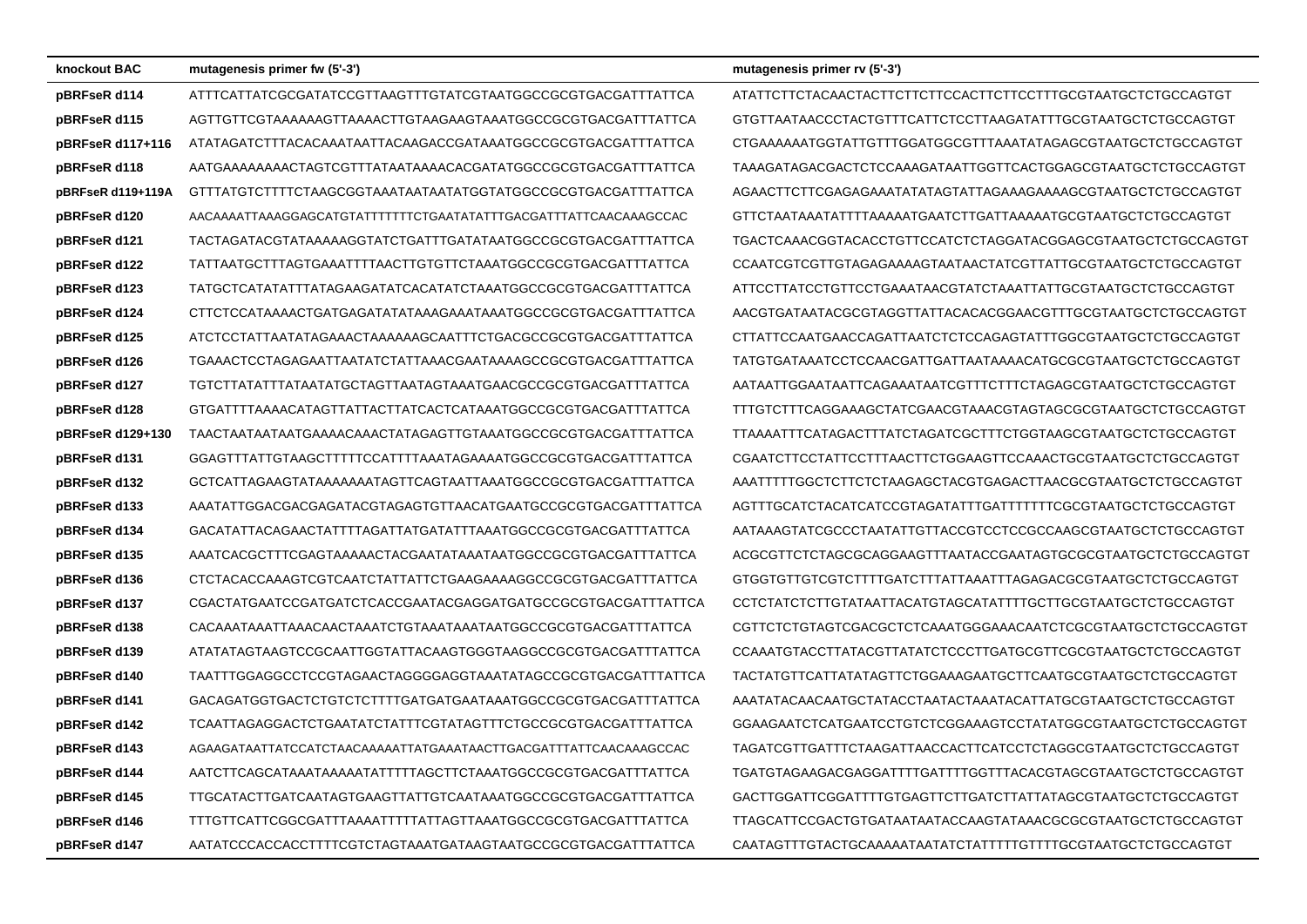| knockout BAC      | mutagenesis primer fw (5'-3')                                     | mutagenesis primer rv (5'-3')                                |
|-------------------|-------------------------------------------------------------------|--------------------------------------------------------------|
| pBRFseR d148      | AAAATTAAAACAAATGATATAAATGTTCGTAGACGATAATGCCGCGTGACGATTTATTCA      | ATTTAAACCCTTCCTTAAACGTGAATGATCTATTATCTGGGCGTAATGCTCTGCCAGTGT |
| pBRFseR d149      | CAACATTTAACAGTTTAAATACTGACGATTATTAAGAATGGCCGCGTGACGATTTATTCA      | TTGTTTAGCAAATTCAGGAACTATAAAACTACTACAATGAGCGTAATGCTCTGCCAGTGT |
| pBRFseR d150      | AAATAATGATGTTAGAACGTTACTCGGTTTGATTTTGTTCTGACGATTTATTCAACAAAGCCAC  | AAACAAAATAATGTAAGAAATAATATATAATATCTGTGAAGCGTAATGCTCTGCCAGTGT |
| pBRFseR d151      | GGGATCATCCTTTAAGTTTCTAATACCTAAGGGATTTTACTGACGATTTATTCAACAAAGCCAC  | ATCCGACTGCCTCTACCTGTGTCTTCCATTGATGTATTAAGCGTAATGCTCTGCCAGTGT |
| pBRFseR d152+152A | TACCTAAATGGATAGCACCAATGTGCGTTCCGGAATGAAGGCCGCGTGACGATTTATTCA      | GTATTAAATAGAATATTTAACTCGCAAAATCGTTAAGAAGGCGTAATGCTCTGCCAGTGT |
| pBRFseR d153      | CCTATGTTATTTCATTCTTATTTTTAATATTATAGTACCTGCCGCGTGACGATTTATTCA      | TTTATCGCAATATAGTGTATCGACATTTTTATTATTATTGGCGTAATGCTCTGCCAGTGT |
| pBRFseR d154      |                                                                   | AAATATATTAACTGGAGACTGATATTTTGATATAGCGTCTGCGTAATGCTCTGCCAGTGT |
| pBRFseR d155      | AATGCCGTTACCGATGTCAAAAAAAGATTATTCGAGTGAAGCCGCGTGACGATTTATTCA      | CGACAGATCTCTTTTTTCGATCTCTATATGAATTACCAGAGCGTAATGCTCTGCCAGTGT |
| pBRFseR d156      | TACATAAAAAAAAATGTAATAACGTTAGTAACGCCATTATGGCCGCGTGACGATTTATTCA     | CGGATACGTATTCTGATTAATAATGTGTTTAGTAAGTTGGGCGTAATGCTCTGCCAGTGT |
| pBRFseR d157      | AATCGGTAGATCGTCTAAAAGAATTGCTTCTAAAATGAAAGCCGCGTGACGATTTATTCA      | CATAACTACTTATTTTAGTGATGGATATACCCTCTTTGGTGCGTAATGCTCTGCCAGTGT |
| pBRFseR d158      | TTGTAGTTAAGTTTTGAATAAAATTTTTTTATAATAAATGGCCGCGTGACGATTTATTCA      | TTTCCAATAGATTAATTAGAGCAGCAGGAATACCAACAAAGCGTAATGCTCTGCCAGTGT |
| pBRFseR d159      | TACTGATGCTCAACATATACATTTTGGATTTAGAAATATGGCCGCGTGACGATTTATTCA      | AGGGTGAGGCTCCGGTATCGGAGTGGGTTTTGGATTATAAGCGTAATGCTCTGCCAGTGT |
| pBRFseR d161      | TTTAATTAAAAGTATATTCAAAAAATGAGTTATATAAATGGCCGCGTGACGATTTATTCA      | AAAATACTATATATAAAATATATTGACCCACGTTAGTAATGCGTAATGCTCTGCCAGTGT |
| pBRFseR d162      | TAACGCAGAGTGTCAGTTTCTAAAATCTGTACTTTAAATGGCCGCGTGACGATTTATTCA      | CCTAAATAGAACTTCATCGTTGCGTTTACAACACTTTTCGGCGTAATGCTCTGCCAGTGT |
| pBRFseR d163      | GTGTAAAAAAATTTTGTCAGCTTCTAATAGATTATAAATGGCCGCGTGACGATTTATTCA      | ATTTCCTGGATAAGTAACACATCTCCACTTTTGCTTTACAGCGTAATGCTCTGCCAGTGT |
| pBRFseR d164      | CATGCCGCATCCTCGGGAAGAGAATTCAATCGTCGTTGAAGCCGCGTGACGATTTATTCA      | CATGTAACAAAGTTTCCTTTAACTCGGTCGGTTTATCCACGCGTAATGCTCTGCCAGTGT |
| pBRFseR d165      | AATAAGATACAAACACAAATGTTTATATAATATTTAAATGGCCGCGTGACGATTTATTCA      | ACATCGATATCTTTATTATTAGATAAATTTATCAATAAATGCGTAATGCTCTGCCAGTGT |
| pBRFseR d166      | CAAACGTTCCAAAAAGTCGACGGCGGACATTTTTAACATGGCCGCGTGACGATTTATTCA      | AAATTGCTCCACTACTTGTCACTCCATGATATGATAAATCGCGTAATGCTCTGCCAGTGT |
| pBRFseR d167      | CCAAGAAAAAACAGTTTTCAAGAGAAAATTTATTAAAAATGTGACGATTTATTCAACAAAGCCAC | TTGTGCAACAGCAATACATTTTTCTATGTTACTTTTAGTTGCGTAATGCTCTGCCAGTGT |
| pBRFseR d168      | GATTGGTCTATGTATTAGAATATCTATGGTTATTTCACTAGCCGCGTGACGATTTATTCA      | TTTAGCATCCGAGAATGACTTGTAGTCTGAATGGAATATAGCGTAATGCTCTGCCAGTGT |
| pBRFseR d169      | AAACAATGAACTAATATTTATTTTGTACATAAATAAATGGCCGCGTGACGATTTATTCA       | TCTAGCTCGTAATTTACGACACTGATAAACTGCATTATCTGCGTAATGCTCTGCCAGTGT |
| pBRFseR d170+171  | ATATTTTATATCCCGTACATCTATTTGGACAGTTTTTATGGCCGCGTGACGATTTATTCA      | GAAATAATAATAGGCCTTTAACGAACGCCGCCATGGACGCGCGTAATGCTCTGCCAGTGT |
| pBRFseR d172      | ATATTGAACTAGTAGTACGTATATTGAGCAATCAGAAATGGCCGCGTGACGATTTATTCA      | TCTCATTCCTAGAAATATTATCTACGTCATTATTTTGTTCGCGTAATGCTCTGCCAGTGT |
| pBRFseR d173      | TATTTAGTATTAATTGCTGCCGTCGCATTGTACAAATATGGCCGCGTGACGATTTATTCA      | TCCTCCGACAGAACTAATACAGAGTATAATAGTCGATAGTGCGTAATGCTCTGCCAGTGT |
| pBRFseR d174      | CAAATGAAAAAAAAGCTGTTACTAAATACTATTCAGAATGGCCGCGTGACGATTTATTCA      | TAGTCTGCTTTCCGTCAACGCAAAGAGACTATTACTAGGCGCGTAATGCTCTGCCAGTGT |
| pBRFseR d175      | ATTGGACAACCATGATATTTTAACTTATAATAAAACTTCCTGACGATTTATTCAACAAAGCCAC  | AAAACACTTTAGTAATTATAAGAAATATAGATGGTAACGTGCGTAATGCTCTGCCAGTGT |
| pBRFseR d176      | CGAATGGCATAAGTTTGAAACGAGTGAAGAAATAATTTCTGCCGCGTGACGATTTATTCA      | GCTCTTTTGATAAGGAGCGTATCCCCTACCTCTATGTTTTGCGTAATGCTCTGCCAGTGT |
| pBRFseR d177      | ACTTAAAATGTAATCTTATCGAGTACACACAACAATGAACGCCGCGTGACGATTTATTCA      | ACGTCCTTCCTCCCAGGTTTTTCGATCAGTAGATAAATGGGCGTAATGCTCTGCCAGTGT |
| pBRFseR d178      | AACACTAATTTTCCAATTACGATAACAATATTGCAGAATGGCCGCGTGACGATTTATTCA      | AAGAAAACAGTTTAATAGATCAACAGAAATATTTAATCCTGCGTAATGCTCTGCCAGTGT |
| pBRFseR d179      | TAGATGTCTTATTAAAAAACATATATAATAAATAACAATGGCCGCGTGACGATTTATTCA      | ACGTTCTATACACATCACGTCTGGATGTTGTTGCCTTACCGCGTAATGCTCTGCCAGTGT |
| pBRFseR d180      | AATGAAAAGTAATATTCATGTGTAGTGTCAATTTTAAATGGCCGCGTGACGATTTATTCA      | ATGTGTAAAAAAGACATTATCATCTAATTCATCTACGGTTGCGTAATGCTCTGCCAGTGT |
| pBRFseR d181      | TATACGTGTTTAAAAAAATAAAATGAACTCTTAATTATGGCCGCGTGACGATTTATTCA       | AATACTTATTTTATTCGTAGATCACAGAACTCTCTACATCGCGTAATGCTCTGCCAGTGT |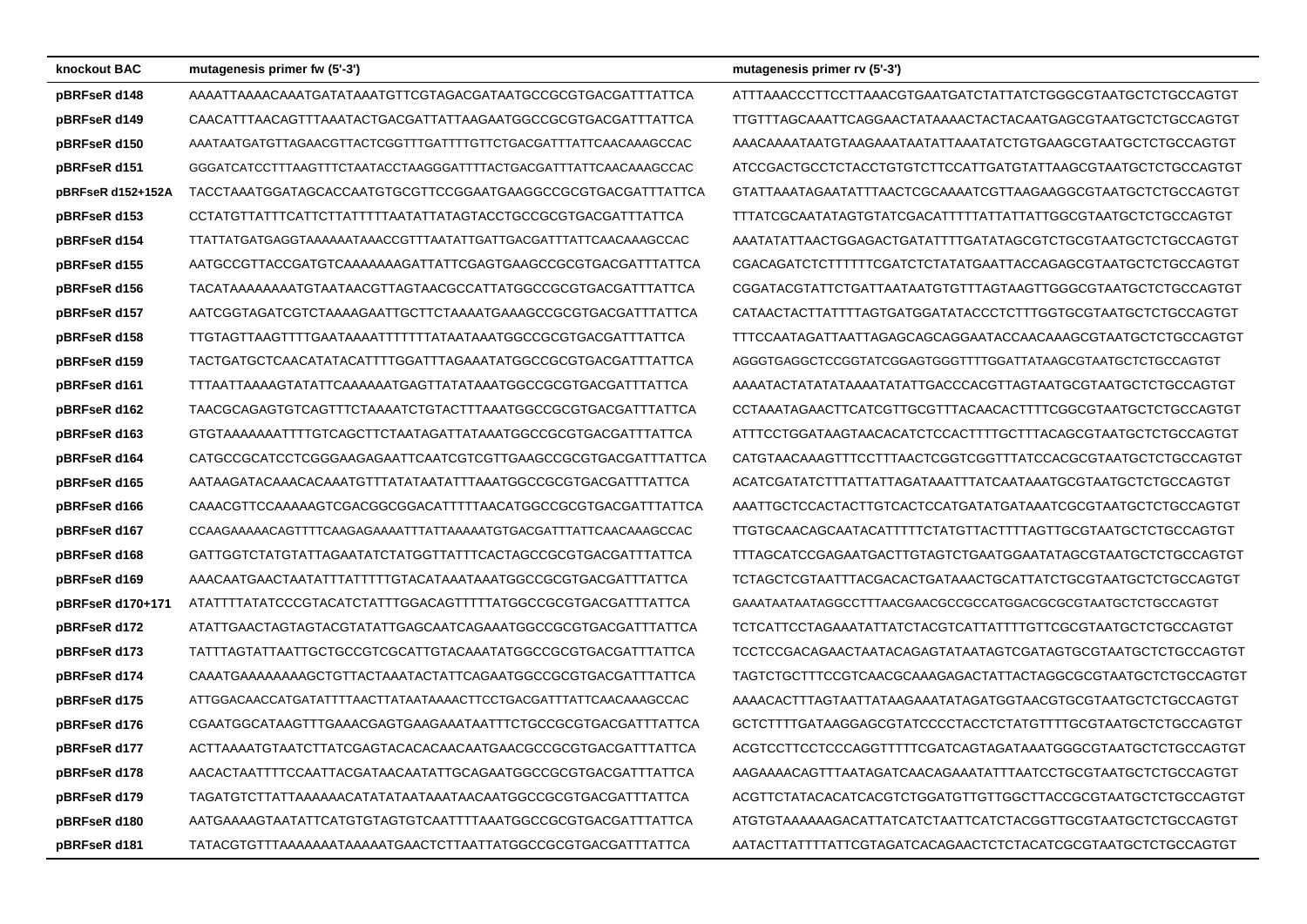| knockout BAC     | mutagenesis primer fw (5'-3')                                    | mutagenesis primer rv (5'-3')                                  |
|------------------|------------------------------------------------------------------|----------------------------------------------------------------|
| pBRFseR d182     | CGGATTTCTAGGCAGGCATATAGTAAAACTTTTAATTAGTGCCGCGTGACGATTTATTCA     | CGATGAATGGATCACCGTGTTTATTTGGTCCTATTGCTTCGCGTAATGCTCTGCCAGTGT   |
| pBRFseR d183     | TGGAAAAGATAAAGTTTTAGGATCAGTTATTGGATTAAAATGACGATTTATTCAACAAAGCCAC | TATCTTTTCATTTATGAAAGAAATACCAATGACTCCACACGCGTAATGCTCTGCCAGTGT   |
| pBRFseR d184     | ATAATACATTTTCTTACAATTAATGAGAATGGCGTTTGATGCCGCGTGACGATTTATTCA     |                                                                |
| pBRFseR d185     | CTTTAGAGAAAAGTCACGTGCAACCATCCAAAGATTTTCATGACGATTTATTCAACAAAGCCAC | CATTGTCGCTTATATTGATGATGTCGAATTCTCCTAATATGCGTAATGCTCTGCCAGTGT   |
| pBRFseR d186     | TATTATACGCATAAATTGTAAAAAATATGTTAGGTTTACGGCCGCGTGACGATTTATTCA     | CGGGTTTAGGCAATCCAGATTCATAACTCTTACTCAGAGTGCGTAATGCTCTGCCAGTGT   |
| pBRFseR d187     | ACATTTTTTATAAATAGATGTTAGTACAGTGTTAGAAATGGCCGCGTGACGATTTATTCA     | CGAGTACTTCGGCATACGTAGTCTTAAAATCTGGATTATTGCGTAATGCTCTGCCAGTGT   |
| pBRFseR d188     | TTGTGAAAATATTTAAAAAAAAATACTTTTTTATTAAATGGCCGCGTGACGATTTATTCA     | TAATAGTGTCTCCTATATATCCGTATCCTAAATCTTGTAGGCGTAATGCTCTGCCAGTGT   |
| pBRFseR d189     | TGAAAATTAAAATAACACTATTTAGTTGGTGGTCGCCATGGCCGCGTGACGATTTATTCA     | TCTGGATAGTCTGGATACATTCTTTTTATATATTGATTTGGCGTAATGCTCTGCCAGTGT   |
| pBRFseR d190     | TAAACTAGTCTATTTCATACTATTTTATGTGATCACCATGGCCGCGTGACGATTTATTCA     | GTTAAAGAGTCGTCCATATTTTATTCTGAGGCCTAATAGAGCGTAATGCTCTGCCAGTGT   |
| pBRFseR d191     | TTTTTTTATTGTAGTATTATATGATAATATCAAAACGATGGCCGCGTGACGATTTATTCA     | GGTATATGTATGAGGTGGGCAGCGTTCACATTTTGTGTTAGCGTAATGCTCTGCCAGTGT   |
| pBRFseR d193     | TTTTTCCAATGGATATTTATGTTTAATAGGTTCGCATTTAGTTATGCATGATGACGCTGTTAG  | ATATAATTTATAATACACTTACAGCGTCATCATGCATAACTAAATGCGAACCTATTAAACGC |
|                  | GGATAACAGGGTAATCGATTT                                            | CAGTGTTACAACCAATTAACC                                          |
| pBRFseR d194     | TAATTTTGTAAAAATAAATCACTTTTTATACACTAATATGGCCGCGTGACGATTTATTCA     | AGTATTCTTCATATTCTACTTTATCAGTGGTGTCATTTGTGCGTAATGCTCTGCCAGTGT   |
| pBRFseR d195     | AAAACAGAAACAAAGTCTAGATTTTGACTTACATAAATGGCCGCGTGACGATTTATTCA      | TAAGACTTCTAACGCCATCGATGTTTAGATCCATCACACAGCGTAATGCTCTGCCAGTGT   |
| pBRFseR d196     | TTTAAAATGGTATTTCATTGACGATAGATCACACATTATGGCCGCGTGACGATTTATTCA     | TATAACTCCTACGTGCTTTATATGGCGAGTTTTTTTCCATGCGTAATGCTCTGCCAGTGT   |
| pBRFseR d197     | CTTAGTTATTATCACTCTCGTGTGTACAACCGAAAACATGGCCGCGTGACGATTTATTCA     | GATTGGATCTCCAATTTGTAGATATTCATTGCACTCAAACGCGTAATGCTCTGCCAGTGT   |
| pBRFseR d199     | CGACAGTGTATACTATTTTTAACACTCATAAATTAAAATGGCCGCGTGACGATTTATTCA     | GTTTATCATATAGTTCAGAGACATAATCAGAAACTGTGCAGCGTAATGCTCTGCCAGTGT   |
| pBRFseR d200     | CAAAAAGATTAAAGAATTGTAGCTAGAATCAATTGAGATGGCCGCGTGACGATTTATTCA     | CATTAGCTAGAATTATGGATACGCTATTAATTATGTCATAGCGTAATGCTCTGCCAGTGT   |
| pBRFseR d201     | TATTTCAATATACTAGTTAAAATTTTAAGATTTTTAAATGGCCGCGTGACGATTTATTCA     | TGTGTCCTCTGCGTTGAATAGTAGACGAGCCAATGGTATAGCGTAATGCTCTGCCAGTGT   |
| pBRFseR d202     | TTATCACTTCAACGACAATAGTCAAATAACAGCCAACATGGCCGCGTGACGATTTATTCA     | CGAATGTGAAGTTAGCAGTATACAACAAGTAGATATCACAGCGTAATGCTCTGCCAGTGT   |
| pBRFseR d203     | ACGCTGGTTACCGCTATTAGCTCTAACCATTTTCAGGATGGCCGCGTGACGATTTATTCA     | TGGATTGGGCTCTTCACATTGATCATGAACGACTACTCTGGCGTAATGCTCTGCCAGTGT   |
| pBRFseR d204     | CCATGCACCATCATACTTTTCCACATATCCGATGTCCTTAAGAATCCATTCTAGAATTCATA   | TAGTTCTTACAATTAGAGATTGAATTCTAGAATGGATTCTTAAGGACATCGGATATGTGGG  |
|                  | GGGATAACAGGGTAATCGATTT                                           | CCAGTGTTACAACCAATTAACC                                         |
| pBRFseR d205     | GTATCTCGCCCTATAGTTTTATTGATTACTACTAAACATGGCCGCGTGACGATTTATTCA     | TATAACTTCTTTATCAATGGAATCACTATCACTACTGGTAGCGTAATGCTCTGCCAGTGT   |
| pBRFseR d206     | ACAAAACATAAAAAACAACTCGTTATTACATAGCAAGCATGGCCGCGTGACGATTTATTCA    | GGGTAAATCCTCTAGAGTGTATAAACTCTAACGTGTTTATGCGTAATGCTCTGCCAGTGT   |
| pBRFseR d207     | AGACTATCTCTATCGTCACACAACAAAATCGATTGCCATGGCCGCGTGACGATTTATTCA     | ATGATTCTTTTACAGATGCGTGATTAAATGCCTCGCCGTAGCGTAATGCTCTGCCAGTGT   |
| pBRFseR d208     | AGCGAGGTCGTTATTCTTCCAATTGCAATTGGTAAGATGGCCGCGTGACGATTTATTCA      | AACGGATGATTTCTACACAATCCTTGACATCATCCCACGGGCGTAATGCTCTGCCAGTGT   |
| pBRFseR d209     |                                                                  | TTACGTTACTAGCAATAAATGCATTAATATTGGGACACACGCGTAATGCTCTGCCAGTGT   |
| pBRFseR d210     | TATGTAAATATGATCCTAAAATAACACGGATTGTAAGATGGCCGCGTGACGATTTATTCA     | AACTAATTCTATATTGTTATATATTTTACAATTGGTTATGGCGTAATGCTCTGCCAGTGT   |
| pBRFseR d212     | TCCACCTACCAAAGTATAGTTGTATTTTTATCACGCGATGGCCGCGTGACGATTTATTCA     | TAGGAGGACACTTTGCACTGAATGGCTCTCCTAGAGCGGCGCGTAATGCTCTGCCAGTGT   |
| pBRFseR d214+215 | TCATACTCATTTATTCTATTATATTTAGTAGATGGGTAGTTTCAATATTATAATCTTGATTAGG | TCTTATATAACACTAATTACATCAAGATTATAATATTGAAACTACCCATCTACTAAATATGC |
| (kelch)          | GATAACAGGGTAATCGATTT                                             | CAGTGTTACAACCAATTAACC                                          |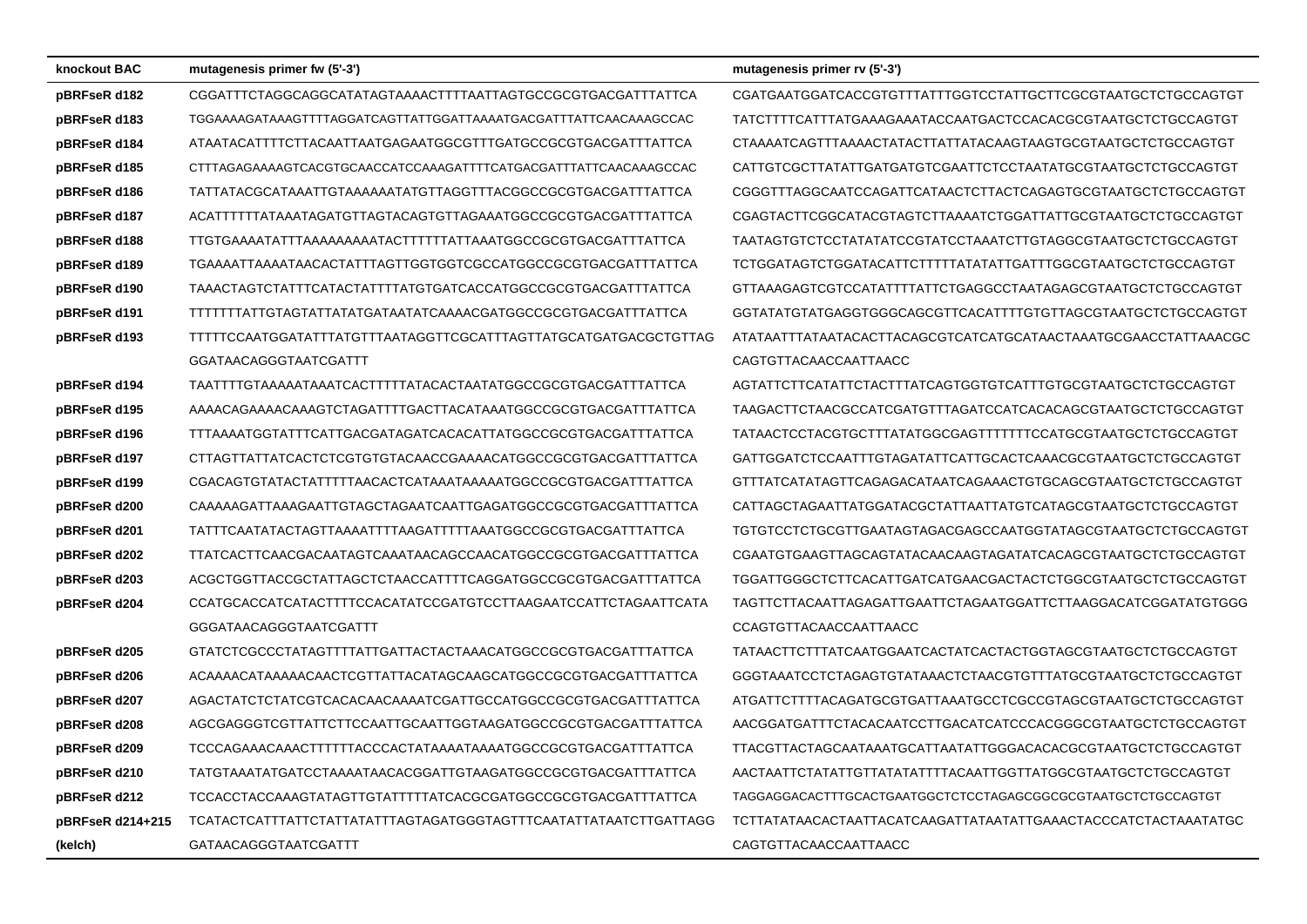| knockout BAC | mutagenesis primer fw (5'-3')                                    | mutagenesis primer rv (5'-3')                                |
|--------------|------------------------------------------------------------------|--------------------------------------------------------------|
| pBRFseR d216 |                                                                  |                                                              |
|              | AGGGATAACAGGGTAATCGATTT                                          | GCCAGTGTTACAACCAATTAACC                                      |
| pBRFseR d217 | AGAACTAATCTTAAAACACACGGATGAAAATGTTTTGATTTGACGATTTATTCAACAAAGCCAC | TGTCTGTATATGTAAGATGTTTAGAAAATGGATATTTCCAGCGTAATGCTCTGCCAGTGT |
| pBRFseR d218 | ATTAAACAATATCGTTATTATATAAGTAATATCAAAAATGGCCGCGTGACGATTTATTCA     | TATCTCCAGACCATCAGGTGTGGATAGTACGTTGATAGTCGCGTAATGCTCTGCCAGTGT |
| pBRFseR d219 | CTACAATTATTGACGGGTTTGTTTATGACCGGCAACCATGGCCGCGTGACGATTTATTCA     | ATGGAGTAACTGTTGGTAGTTCTTCCGTGGAATCAATAGTGCGTAATGCTCTGCCAGTGT |
| pBRFseR d221 | CCATCTAAAACATTATTATAAATTTAACTAGATATTAATGGCCGCGTGACGATTTATTCA     | CGTGGGAATATGATTAGGAATGGATGTAAAGGTGCCATCTGCGTAATGCTCTGCCAGTGT |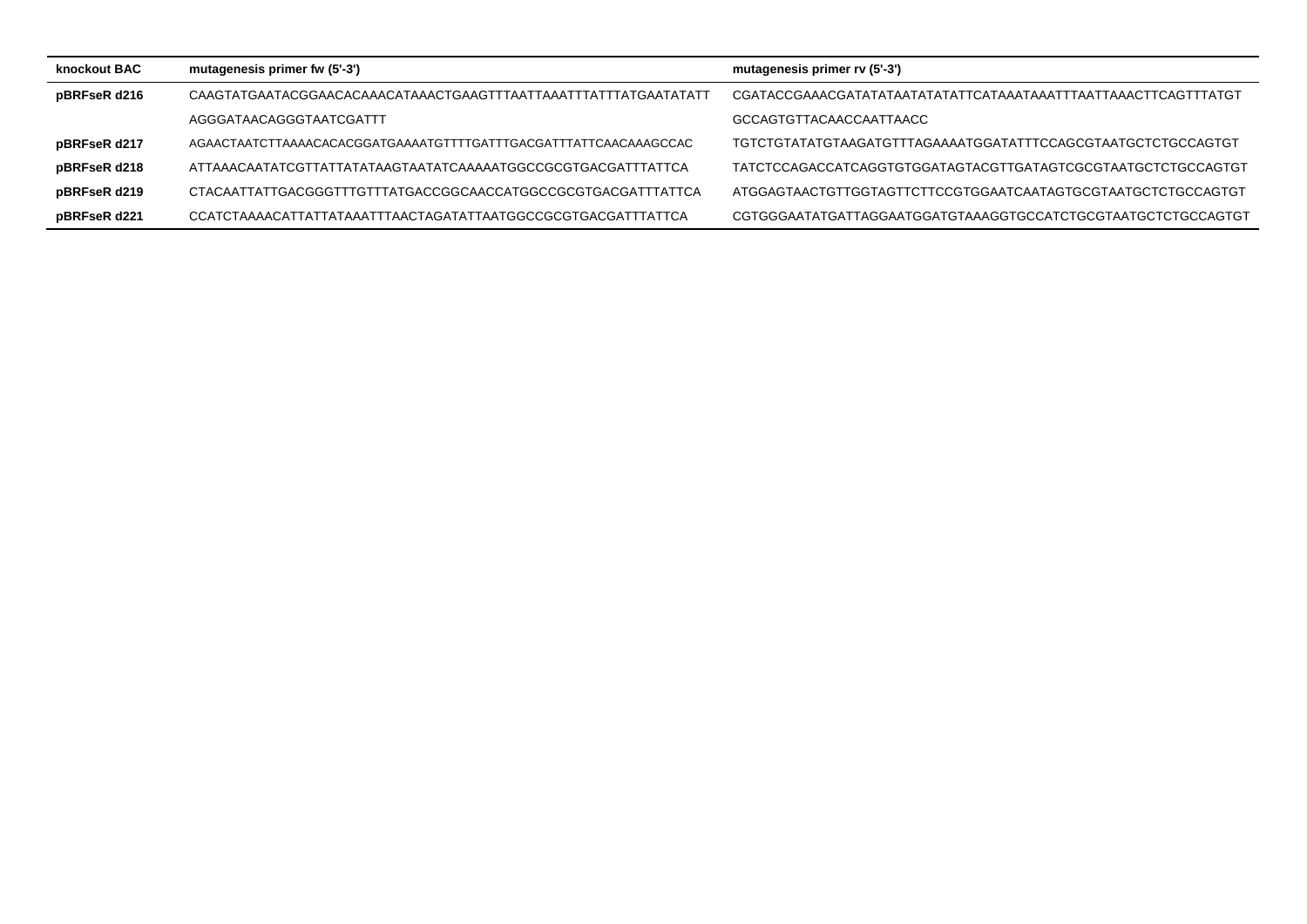| mutant BAC  |         | enzymes for RFLP |                                  | <b>Verification by RFLP</b> | sequencing primer fw (5'-3')        | sequencing primer rv (5'-3')         | length of PCR products (bp) | Verification by sequencing |
|-------------|---------|------------------|----------------------------------|-----------------------------|-------------------------------------|--------------------------------------|-----------------------------|----------------------------|
| pBRFseR d10 | HindIII | Xhol             | $+^*$                            | $+$                         | GTAAGCAGACAGTTTTATTGTTCATG          | CGGGTTATAAGATGGAACAATG               | 554                         | $+$                        |
| pBRFseR d12 | HindIII | Xhol             | $\ddot{}$                        | $+$                         | GTAAGCAGACAGTTTTATTGTTCATG          | <b>GCAATTATCGCGTATAACGG</b>          | 490                         | $+$                        |
| pBRFseR d13 | HindIII | Xhol             | $\,$ +                           | $\ddot{}$                   | CCAAGATGTGTACGCTGAATATAG            | <b>TGAAAGTATCCATGTTCCATCG</b>        | 581                         | $\ddot{}$                  |
| pBRFseR d14 | HindIII | Nrul             | $\begin{array}{c} + \end{array}$ | $+$                         | GTAAGCAGACAGTTTTATTGTTCATG          | CTTACTGATGAAGCGTGAGTGAG              | 555                         |                            |
| pBRFseR d15 | Xhol    | Nrul             | $\ddot{}$                        | $+$                         | GTAAGCAGACAGTTTTATTGTTCATG          | AAGAGGACATAATCACACATAGGG             | 495                         | $\ddot{}$                  |
| pBRFseR d18 | Xhol    | Pvul             | $\,$ +                           | $+$                         | GTAAGCAGACAGTTTTATTGTTCATG          | <b>TGTATGGAATGATGGCGTTG</b>          | 682                         | $+$                        |
| pBRFseR d20 | HindIII | Xhol             | $\ddot{}$                        | $+$                         | CCGTTGAATATGGCTCATAACAC             | CGTAACTAATAAGACAATGGATATTTACG        | 1894                        | $+$                        |
| pBRFseR d21 | HindIII | Xhol             | $\ddot{}$                        | $+$                         | <b>TCATCACTGTCGCTATCATTATTGC</b>    | CCGTTGAATATGGCTCATAACAC              | 815                         | $+$                        |
| pBRFseR d22 | HindIII | Dralll           | $\,$ +                           | $+$                         | CCGTTGAATATGGCTCATAACAC             | TTTTCTAGTGATATTTTGGCAAGAT            | 1956                        |                            |
| pBRFseR d23 | HindIII | Dralll           | $\ddot{}$                        | $+$                         | AATGTCGATGAAATATCTGATGTTGT          | CCGTTGAATATGGCTCATAACAC              | 2239                        | $+$                        |
| pBRFseR d24 | HindIII | Xhol             | $\,$ +                           | $+$                         | <b>CTTCTATTCAGTCAAAATGTTTGATTAT</b> | CCGTTGAATATGGCTCATAACAC              | 2234                        | $\ddot{}$                  |
| pBRFseR d26 | HindIII | Xhol             | $\ddot{}$                        | $\ddot{}$                   | CCGTTGAATATGGCTCATAACAC             | CCCACGATCATGATTAACGATAA              | 2238                        | $+$                        |
| pBRFseR d28 | HindIII | Nrul             | $\ddot{}$                        | $+$                         | GTAAGCAGACAGTTTTATTGTTCATG          | TTAACACCGTTGGTATTCGTTTA              | 560                         | $+$                        |
| pBRFseR d29 | HindIII | Xhol             | $\ddot{}$                        | $\ddot{}$                   | GTAAGCAGACAGTTTTATTGTTCATG          | CATTTTTCATTGTTTACGTTTATCATGA         | 780                         |                            |
| pBRFseR d30 | Ncol    | Xhol             | $\ddot{}$                        | $+$                         | GTAAGCAGACAGTTTTATTGTTCATG          | CAATTTCTAAAATTGGATGCAGA              | 472                         |                            |
| pBRFseR d31 | HindIII | Xhol             | $\ddot{}$                        | $+$                         | GTAAGCAGACAGTTTTATTGTTCATG          | CATCAATCTCAATTATGAATAGTATTGTGTTA     | 554                         | $\ddot{}$                  |
| pBRFseR d32 | Ncol    | Pvul             | $\,$ +                           | $+$                         | CCGTTGAATATGGCTCATAACAC             | <b>CTACTTTGTATCCGTAGTGATATAAAAAT</b> | 1176                        | $\ddot{}$                  |
| pBRFseR d33 | HindIII | Xhol             | $\,$ +                           | $+$                         | GTAAGCAGACAGTTTTATTGTTCATG          | GGATAAATAAATATGAAGGTGGAGAG           | 984                         |                            |
| pBRFseR d34 | HindIII | Nrul             | $\ddot{}$                        | $+$                         | CCGTTGAATATGGCTCATAACAC             | AATTACTTATAGTACTTCAAGAATGGAAAG       | 1600                        | $+$                        |
| pBRFseR d35 | HindIII | Xhol             | $\ddot{}$                        | $+$                         | <b>TGACGGAATAGTACAGCATGATAG</b>     | CTAGACAAGATGACTGCGGATAT              | 515                         |                            |
| pBRFseR d36 | Xhol    | Nrul             | $\,$ +                           | $+$                         | CCGTTGAATATGGCTCATAACAC             | CGAAGTATTCGATGATTATTTTTAAC           | 1000                        | $+$                        |
| pBRFseR d37 | Xhol    | Nrul             | $\ddot{}$                        | $+$                         | CCGTTGAATATGGCTCATAACAC             | CGAAGTATTCGATGATTATTTTTAAC           | 700                         | $+$                        |
| pBRFseR d38 | Xhol    | Nrul             | $\begin{array}{c} + \end{array}$ | $+$                         | CCGTTGAATATGGCTCATAACAC             | CTTGACATAAAAGAAGTAAGTTATGATATTTG     | 1500                        |                            |
| pBRFseR d40 | Xhol    | Nrul             | $\begin{array}{c} + \end{array}$ | $+$                         | CCGTTGAATATGGCTCATAACAC             | ACACTAATTAGCGTCTCGTTTCA              | 1000                        |                            |
| pBRFseR d42 | HindIII | Xhol             | $+$                              | $+$                         | CCGTTGAATATGGCTCATAACAC             | CATAATTTTTATCCCAATTTACGAG            | 465                         | $\ddot{}$                  |
| pBRFseR d43 | HindIII | Xhol             | $\begin{array}{c} + \end{array}$ | $+$                         | CCGTTGAATATGGCTCATAACAC             | CTTGGATTTTTAATAGAGTGAAGTGATATTAT     | 1536                        |                            |
| pBRFseR d44 | Xhol    | Nrul             | $\begin{array}{c} + \end{array}$ | $\ddot{}$                   | CCGTTGAATATGGCTCATAACAC             | GATAGTTATATAACGTGAATCATGAGTG         | 1028                        | $+$                        |

## Table S3. Enzymes for RFLP, primers for Sequencing and verification results.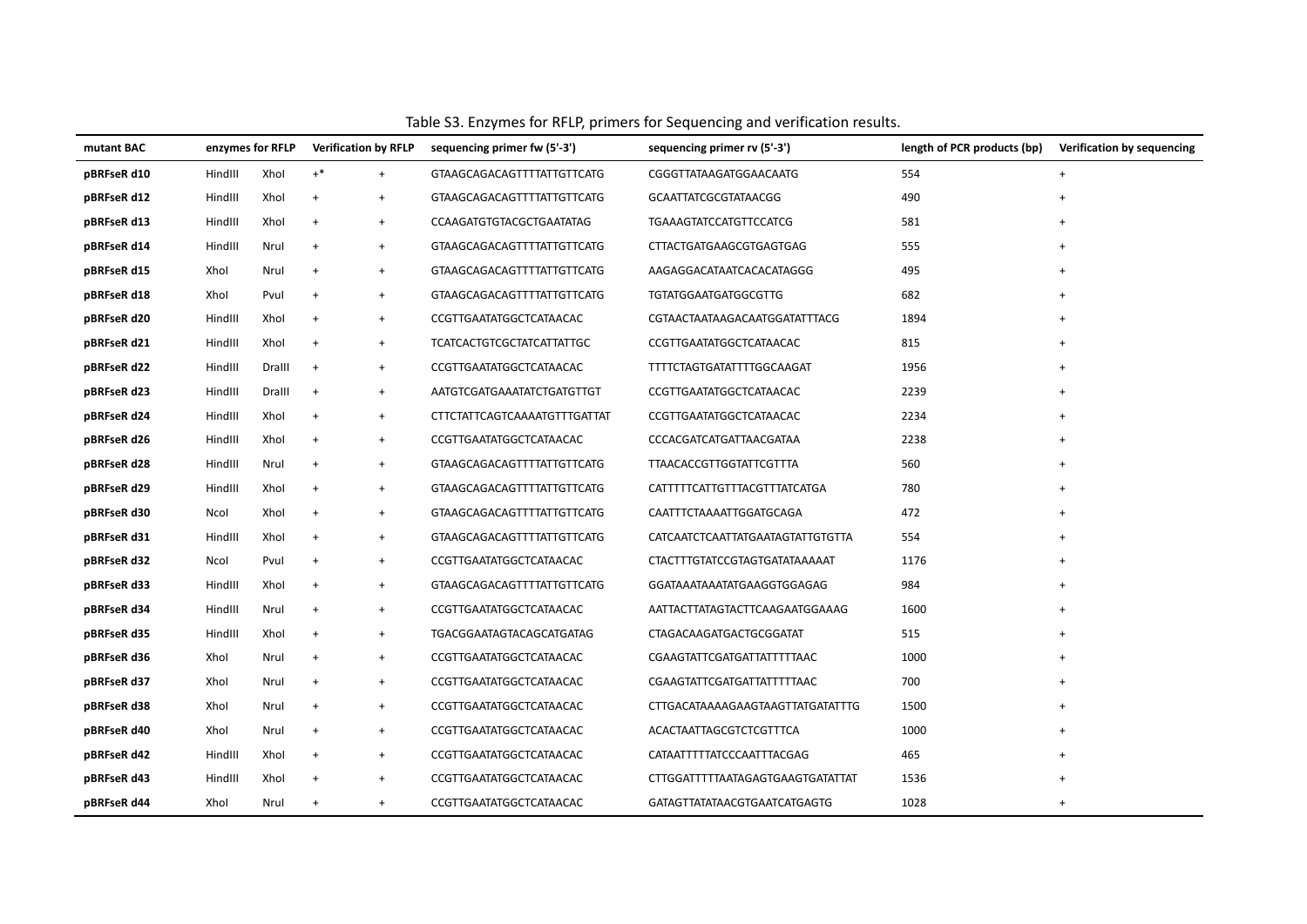| mutant BAC     | enzymes for RFLP |        |                   | <b>Verification by RFLP</b> | sequencing primer fw (5'-3')     | sequencing primer rv (5'-3')         | length of PCR products (bp) | Verification by sequencing |
|----------------|------------------|--------|-------------------|-----------------------------|----------------------------------|--------------------------------------|-----------------------------|----------------------------|
| pBRFseR d45    | Xhol             | Nrul   | $+$               | $\ddot{}$                   | CCGTTGAATATGGCTCATAACAC          | TTTGGATCAACTGGACTTAGATAAT            | 1589                        | $+$                        |
| pBRFseR d46+47 | Xhol             | Nrul   | $\ddot{}$         | $\overline{+}$              | GAAGACTGGAACTCCTGGATAAG          | CCGTTGAATATGGCTCATAACAC              | 594                         |                            |
| pBRFseR d48    | Xhol             | Nrul   | $+$               | $\ddot{}$                   | CCGTTGAATATGGCTCATAACAC          | CATGGAATATATGGGATGGTAAATAATTTTGAAATA | 603                         |                            |
| pBRFseR d49    | HindIII          | Xhol   | $\ddot{}$         | $\ddot{}$                   | CCGTTGAATATGGCTCATAACAC          | TCGGTGGATGGATGAACAATG                | 790                         |                            |
| pBRFseR d50    | HindIII          | Xhol   | $\ddot{}$         | $\ddot{}$                   | ATTCTACCATAGCAGAACTTAGGC         | CAGATGCGGTATCCATTGAAC                | 656                         | $\ddot{}$                  |
| pBRFseR d51    | HindIII          | Xhol   | $\ddot{}$         | $\ddot{}$                   | CCGTTGAATATGGCTCATAACAC          | GAGGTACGAAGATTCTGGTACATAC            | 875                         |                            |
| pBRFseR d52    | HindIII          | Dralll | $\overline{+}$    | $\ddot{}$                   | CCGTTGAATATGGCTCATAACAC          | GGCGACCACAACAAGAACA                  | 977                         |                            |
| pBRFseR d53    | HindIII          | Dralll | $\left. +\right.$ | $\overline{+}$              | CCGTTGAATATGGCTCATAACAC          | GGCGACCACAACAAGAACA                  | 732                         |                            |
| pBRFseR d54    | HindIII          | Dralll | $\overline{+}$    | $\ddot{}$                   | CCGTTGAATATGGCTCATAACAC          | GGCGACCACAACAAGAACA                  | 471                         |                            |
| pBRFseR d55    | HindIII          | Dralll | $\ddot{}$         | $\ddot{}$                   | CCGTTGAATATGGCTCATAACAC          | <b>GTAATGCGTATGCGGAGGTT</b>          | 533                         |                            |
| pBRFseR d56    | HindIII          | Nrul   | $\ddot{}$         | $^{+}$                      | CCGTTGAATATGGCTCATAACAC          | CTTAGCACTGTATTCGGCAGAT               | 710                         |                            |
| pBRFseR d57+58 | HindIII          | Nrul   | $+$               | $\ddot{}$                   | CCGTTGAATATGGCTCATAACAC          | <b>ATCGCTGCTCGCATTCTATC</b>          | 568                         | $\ddot{}$                  |
| pBRFseR d59    | HindIII          | Nrul   | $+$               | $\ddot{}$                   | CCGTTGAATATGGCTCATAACAC          | ATCAGAGCAGGATATTCGATAGTC             | 540                         |                            |
| pBRFseR d60    | HindIII          | Xhol   | $\ddot{}$         | $^{+}$                      | CCGTTGAATATGGCTCATAACAC          | CCCGACATTTACAACTCCATTATAG            | 551                         |                            |
| pBRFseR d61    | HindIII          | Xhol   | $\ddot{}$         | $\ddot{}$                   | CCGTTGAATATGGCTCATAACAC          | <b>TGTATCTCTAATCGTGGTGATGAC</b>      | 796                         |                            |
| pBRFseR d62    | HindIII          | Xhol   | $+$               | $\ddot{}$                   | CCGTTGAATATGGCTCATAACAC          | <b>TGTATCTCTAATCGTGGTGATGAC</b>      | 605                         |                            |
| pBRFseR d63    | HindIII          | Nrul   | $\ddot{}$         | $\ddot{}$                   | CATCCTGTTCTATCAACGATTCTAG        | CCGTTGAATATGGCTCATAACAC              | 479                         |                            |
| pBRFseR d64    | HindIII          | Xhol   | $\ddot{}$         | $\ddot{}$                   | CCGTTGAATATGGCTCATAACAC          | GACATCGGGAGAATACAAACAATG             | 1104                        |                            |
| pBRFseR d65    | HindIII          | Xhol   | $\ddot{}$         | $\ddot{}$                   | CCGTTGAATATGGCTCATAACAC          | GACATCGGGAGAATACAAACAATG             | 429                         | $\ddot{}$                  |
| pBRFseR d66    | HindIII          | Xhol   | $\ddot{}$         | $\ddot{}$                   | TCTCCATCAAATGCCAGACAATC          | CCGTTGAATATGGCTCATAACAC              | 574                         |                            |
| pBRFseR d67    | HindIII          | Xhol   | $\ddot{}$         | $\ddot{}$                   | CCGTTGAATATGGCTCATAACAC          | <b>CTAGATTGGCATCCTATGGACTATA</b>     | 691                         |                            |
| pBRFseR d68    | HindIII          | Xhol   | $\ddot{}$         | $\ddot{}$                   | CCGTTGAATATGGCTCATAACAC          | ACGACGAACCACCAGAAGAT                 | 939                         |                            |
| pBRFseR d69    | HindIII          | Xhol   | $\ddot{}$         | $\ddot{}$                   | CCGTTGAATATGGCTCATAACAC          | <b>TTGTGCTGCTCTTATTGTCTGA</b>        | 1286                        |                            |
| pBRFseR d70    | HindIII          | Xhol   | $\ddot{}$         | $\ddot{}$                   | CCGTTGAATATGGCTCATAACAC          | <b>TTGTGCTGCTCTTATTGTCTGA</b>        | 447                         |                            |
| pBRFseR d71    | HindIII          | Xhol   | $\ddot{}$         | $\ddot{}$                   | <b>TGTCTAACTAATGGAGGTTCATCAG</b> | CCGTTGAATATGGCTCATAACAC              | 833                         |                            |
| pBRFseR d72    | HindIII          | Xhol   | $+$               | $\ddot{}$                   | <b>TGTCTAACTAATGGAGGTTCATCAG</b> | CCGTTGAATATGGCTCATAACAC              | 1989                        | $\ddot{}$                  |
| pBRFseR d73    | HindIII          | Xhol   | $\ddot{}$         | $\ddot{}$                   | <b>TTGGCTCGTCTAGGTCTTGTG</b>     | CCGTTGAATATGGCTCATAACAC              | 503                         |                            |
| pBRFseR d74    | HindIII          | Xhol   | $\ddot{}$         | $\ddot{}$                   | <b>TTGGCTCGTCTAGGTCTTGTG</b>     | CCGTTGAATATGGCTCATAACAC              | 1141                        | $\overline{+}$             |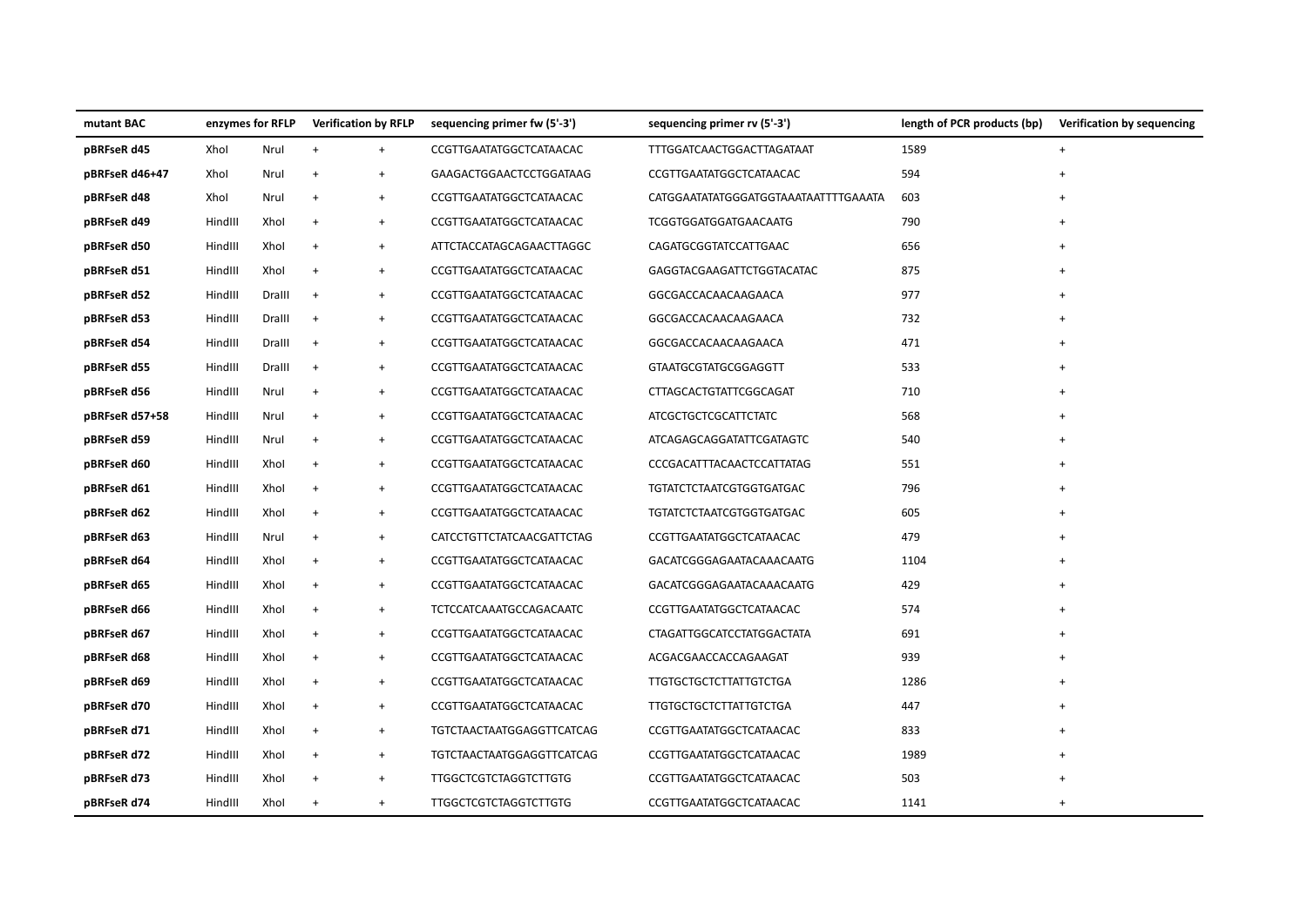| mutant BAC     |         | enzymes for RFLP |                                  | <b>Verification by RFLP</b>      | sequencing primer fw (5'-3')   | sequencing primer rv (5'-3')     | length of PCR products (bp) | Verification by sequencing |
|----------------|---------|------------------|----------------------------------|----------------------------------|--------------------------------|----------------------------------|-----------------------------|----------------------------|
| pBRFseR d75    | HindIII | Xhol             | $\ddot{}$                        | $+$                              | CCGTTGAATATGGCTCATAACAC        | CAGATCATCGCTAGACATGACATT         | 436                         | $\ddot{}$                  |
| pBRFseR d76    | Xhol    | Dralll           | $+$                              | $\ddot{}$                        | CGAGTAACATCCGTCTGGAGATA        | CCGTTGAATATGGCTCATAACAC          | 607                         | $\ddot{}$                  |
| pBRFseR d77    | Xhol    | Dralll           | $\ddot{}$                        | $\ddot{}$                        | CCGTTGAATATGGCTCATAACAC        | ACGCACAGACGATGGATTATTG           | 722                         |                            |
| pBRFseR d78    | HindIII | Xhol             | $\overline{+}$                   | $\ddot{}$                        | CCGTTGAATATGGCTCATAACAC        | <b>GTATGTCATTCCCGATGAACTTATC</b> | 1067                        |                            |
| pBRFseR d79    | Xhol    | Dralll           | $\ddot{}$                        | $+$                              | CCGTTGAATATGGCTCATAACAC        | <b>GTATGTCATTCCCGATGAACTTATC</b> | 693                         | $\ddot{}$                  |
| pBRFseR d80    | HindIII | Nrul             | $\ddot{}$                        | $\ddot{}$                        | CCGTTGAATATGGCTCATAACAC        | AGTAGTTAATCCGCATCTCCTTAG         | 1685                        | $\ddot{}$                  |
| pBRFseR d81    | HindIII | Dralll           | $\ddot{}$                        | $+$                              | CCGTTGAATATGGCTCATAACAC        | AGTAGTTAATCCGCATCTCCTTAG         | 1457                        | $\overline{+}$             |
| pBRFseR d82    | HindIII | Ncol             | $\ddot{}$                        | $\ddot{}$                        | CCGTTGAATATGGCTCATAACAC        | AGTAGTTAATCCGCATCTCCTTAG         | 650                         | $\overline{+}$             |
| pBRFseR d83    | Xhol    | Dralll           | $+$                              | $+$                              | CCGTTGAATATGGCTCATAACAC        | <b>TCAACTGTTGGAATCTGAATGC</b>    | 1889                        | $\ddot{}$                  |
| pBRFseR d84    | Xhol    | Dralll           | $\ddot{}$                        | $\ddot{}$                        | CCGTTGAATATGGCTCATAACAC        | <b>TCAACTGTTGGAATCTGAATGC</b>    | 1622                        |                            |
| pBRFseR d85    | HindIII | Xhol             | $\ddot{}$                        | $\ddot{}$                        | CCGTTGAATATGGCTCATAACAC        | <b>TCAACTGTTGGAATCTGAATGC</b>    | 461                         |                            |
| pBRFseR d86    | HindIII | Xhol             | $\ddot{}$                        | $\ddot{}$                        | CCGTTGAATATGGCTCATAACAC        | <b>GTGTGCGTTATGCCATCTATG</b>     | 398                         |                            |
| pBRFseR d87    | HindIII | Xhol             | $\ddot{}$                        | $\ddot{}$                        | TAGTTCCAACATCATACCGATAGG       | CCGTTGAATATGGCTCATAACAC          | 467                         |                            |
| pBRFseR d88    | HindIII | Xhol             | $\begin{array}{c} + \end{array}$ | $\ddot{}$                        | CCGTTGAATATGGCTCATAACAC        | CCTCCGATAAATCTACATGTTC           | 674                         |                            |
| pBRFseR d89    | HindIII | Xhol             | $\ddot{}$                        | $\ddot{}$                        | CCGTTGAATATGGCTCATAACAC        | CCTCCGATAAATCTACATGTTC           | 420                         | $\ddot{}$                  |
| pBRFseR d90    | HindIII | Ncol             | $\ddot{}$                        | $+$                              | CGGTATTTCATCATTTCGCTGTC        | CCGTTGAATATGGCTCATAACAC          | 407                         |                            |
| pBRFseR d91    | HindIII | Dralll           | $\,$ +                           | $\ddot{}$                        | CCGTTGAATATGGCTCATAACAC        | <b>GTCTCTTGTCTCTAACGTCTTGTTT</b> | 501                         |                            |
| pBRFseR d92    | HindIII | Xhol             | $\begin{array}{c} + \end{array}$ | $\ddot{}$                        | <b>GCAAAGTTTCCTATTAGGGTTCC</b> | CCGTTGAATATGGCTCATAACAC          | 427                         |                            |
| pBRFseR d93    | HindIII | Dralll           | $\ddot{}$                        | $\ddot{}$                        | <b>ACTCGTATGTTCCTCCTTGTCA</b>  | CCGTTGAATATGGCTCATAACAC          | 549                         |                            |
| pBRFseR d94    | HindIII | Xhol             | $\begin{array}{c} + \end{array}$ | $\begin{array}{c} + \end{array}$ | <b>ACTCGTATGTTCCTCCTTGTCA</b>  | CCGTTGAATATGGCTCATAACAC          | 742                         |                            |
| pBRFseR d95    | Dralll  | Pvul             | $\ddot{}$                        | $+$                              | CCGTTGAATATGGCTCATAACAC        | CTGTCCTAATAGGCATCAGTTCC          | 607                         | $\ddot{}$                  |
| pBRFseR d96+97 | HindIII | Dralll           | $\ddot{}$                        | $\ddot{}$                        | TTCTGCCGCATACAATAACTTG         | CCGTTGAATATGGCTCATAACAC          | 657                         | $\ddot{}$                  |
| pBRFseR d98    | HindIII | Dralll           | $+$                              | $+$                              | TTCTGCCGCATACAATAACTTG         | CCGTTGAATATGGCTCATAACAC          | 1393                        | $\ddot{}$                  |
| pBRFseR d99    | Nrul    | Dralll           | $\ddot{}$                        | $\ddot{}$                        | GCGCACACAATACAGAAGATAGC        | CCGTTGAATATGGCTCATAACAC          | 596                         |                            |
| pBRFseR d100   | Xhol    | Pstl             | $\ddot{}$                        | $\ddot{}$                        | GCGCACACAATACAGAAGATAGC        | CCGTTGAATATGGCTCATAACAC          | 1380                        |                            |
| pBRFseR d101   | Dralll  | Pvul             | $\ddot{}$                        | $+$                              | CCGTTGAATATGGCTCATAACAC        | ATGATCCTTGACGGAAGATAACC          | 643                         | $\ddot{}$                  |
| pBRFseR d102   | HindIII | Dralll           | $\ddot{}$                        | $+$                              | CACCAACGACGATAGTTCTGAC         | CCGTTGAATATGGCTCATAACAC          | 621                         | $\ddot{}$                  |
| pBRFseR d103   | HindIII | Dralll           | $\overline{+}$                   | $\ddot{}$                        | CACCAACGACGATAGTTCTGAC         | CCGTTGAATATGGCTCATAACAC          | 1273                        | $\overline{+}$             |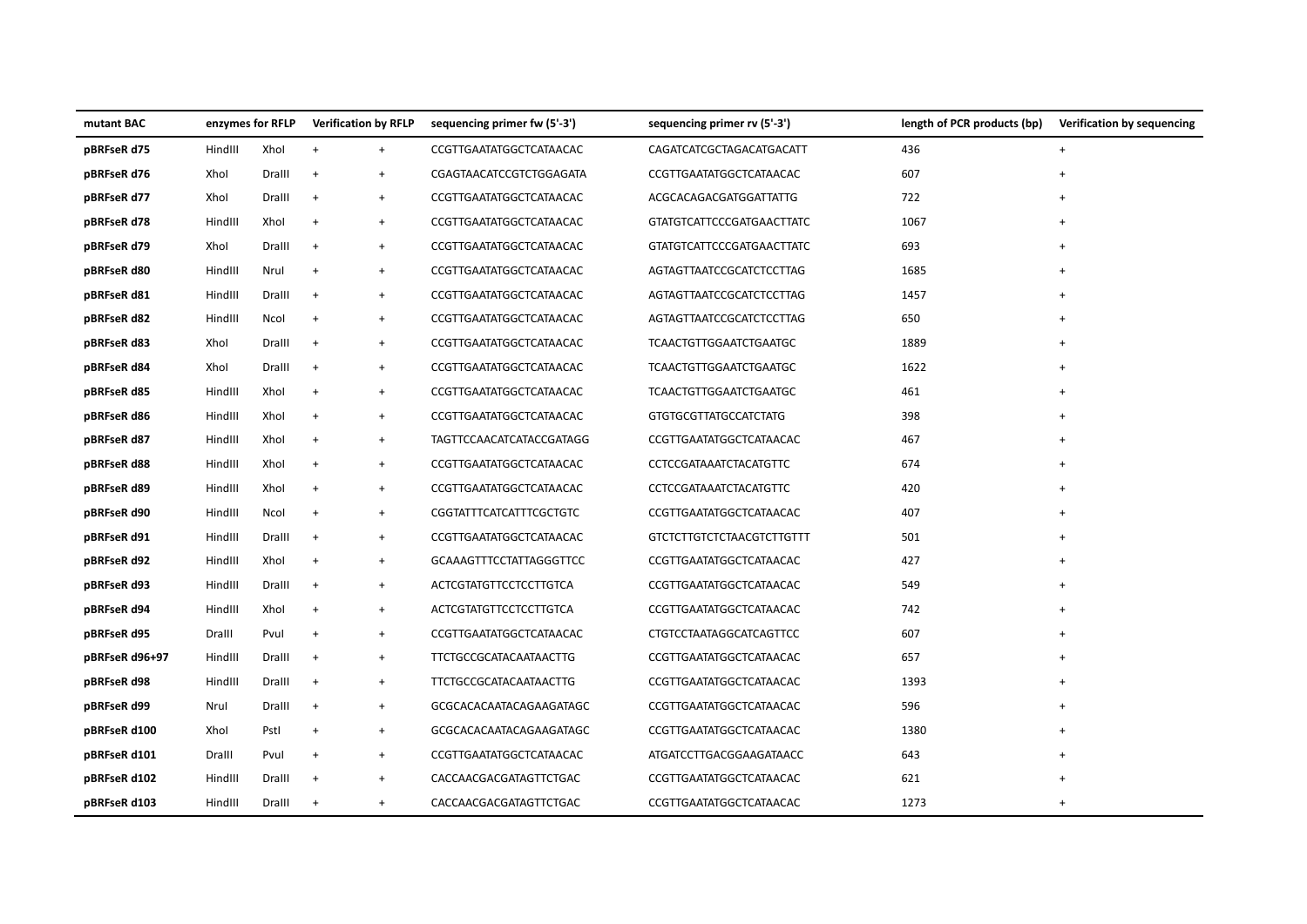| mutant BAC        | enzymes for RFLP |        | <b>Verification by RFLP</b>      |           | sequencing primer fw (5'-3')     | sequencing primer rv (5'-3')    | length of PCR products (bp) | Verification by sequencing |
|-------------------|------------------|--------|----------------------------------|-----------|----------------------------------|---------------------------------|-----------------------------|----------------------------|
| pBRFseR d104      | Dralll           | Pstl   | $+$                              | $+$       | CACCAACGACGATAGTTCTGAC           | CCGTTGAATATGGCTCATAACAC         | 1657                        | $\ddot{}$                  |
| pBRFseR d106      | HindIII          | Dralll | $+$                              | $\ddot{}$ | CGCCAAGCTATTTAGGTGAC             | CCGTTGAATATGGCTCATAACAC         | 550                         | $\ddot{}$                  |
| pBRFseR d107      | Dralll           | Pstl   | $\ddot{}$                        | $\ddot{}$ | CGCCAAGCTATTTAGGTGAC             | CCGTTGAATATGGCTCATAACAC         | 1550                        |                            |
| pBRFseR d108      | Nrul             | Dralll | $\overline{+}$                   | $\ddot{}$ | CCGTTGAATATGGCTCATAACAC          | CGCAATAATCCGCAGTGAATAC          | 549                         | $\ddot{}$                  |
| pBRFseR d109      | Nrul             | Dralll | $\ddot{}$                        | $+$       | AACATGGTAACTGGAGTAGAGATAG        | CCGTTGAATATGGCTCATAACAC         | 778                         | $\ddot{}$                  |
| pBRFseR d110      | HindIII          | Dralll | $\ddot{}$                        | $\ddot{}$ | CCGTTGAATATGGCTCATAACAC          | GGCTAGAAGTCTACCTCTATCACT        | 517                         | $\overline{+}$             |
| pBRFseR d111      | HindIII          | Pvul   | $\ddot{}$                        | $+$       | TGTGCTAGTTACGAACCAGAATC          | CCGTTGAATATGGCTCATAACAC         | 1053                        | $\overline{+}$             |
| pBRFseR d112      | HindIII          | Xhol   | $\ddot{}$                        | $\ddot{}$ | CCGTTGAATATGGCTCATAACAC          | GCTAACGTGTGACGAAGATATTAAG       | 601                         | $\overline{+}$             |
| pBRFseR d113      | HindIII          | Xhol   | $\ddot{}$                        | $+$       | CCGTTGAATATGGCTCATAACAC          | CAGCTGCTTGAACATCCTCTAG          | 846                         | $\overline{+}$             |
| pBRFseR d114      | HindIII          | Xhol   | $\ddot{}$                        | $\ddot{}$ | <b>TCGTGAAATAAAGTCATCGTAGG</b>   | CCGTTGAATATGGCTCATAACAC         | 443                         |                            |
| pBRFseR d115      | HindIII          | Xhol   | $\ddot{}$                        | $\ddot{}$ | <b>TCGTGAAATAAAGTCATCGTAGG</b>   | CCGTTGAATATGGCTCATAACAC         | 1054                        |                            |
| pBRFseR d117+116  | Dralll           | Pstl   | $\ddot{}$                        | $\ddot{}$ | CAAGGATCTCCGAACGTATGG            | CCGTTGAATATGGCTCATAACAC         | 478                         |                            |
| pBRFseR d118      | HindIII          | Xhol   | $\ddot{}$                        | $\ddot{}$ | CAAGGATCTCCGAACGTATGG            | CCGTTGAATATGGCTCATAACAC         | 962                         |                            |
| pBRFseR d119+119A | HindIII          | Xhol   | $\begin{array}{c} + \end{array}$ | $\ddot{}$ | AAACGGCTTTTTCAAAAATATGG          | <b>ACCTCTATATATCTACCACCGTGC</b> | 460                         |                            |
| pBRFseR d120      | HindIII          | Xhol   | $\ddot{}$                        | $+$       | GAAGTTCTTGCACATCATCTGG           | CCGTTGAATATGGCTCATAACAC         | 356                         | $\ddot{}$                  |
| pBRFseR d121      | HindIII          | Xhol   | $\begin{array}{c} + \end{array}$ | $+$       | GAAGTTCTTGCACATCATCTGG           | CCGTTGAATATGGCTCATAACAC         | 930                         | $\ddot{}$                  |
| pBRFseR d122      | HindIII          | Xhol   | $\begin{array}{c} + \end{array}$ | $\ddot{}$ | GAAGTTCTTGCACATCATCTGG           | CCGTTGAATATGGCTCATAACAC         | 1628                        |                            |
| pBRFseR d123      | HindIII          | Xhol   | $\begin{array}{c} + \end{array}$ | $\ddot{}$ | CTGGTAGAGAGGCTGCTGAAA            | CCGTTGAATATGGCTCATAACAC         | 651                         |                            |
| pBRFseR d124      | HindIII          | Xhol   | $\ddot{}$                        | $\ddot{}$ | CTGGTAGAGAGGCTGCTGAAA            | CCGTTGAATATGGCTCATAACAC         | 2591                        |                            |
| pBRFseR d125      | HindIII          | Xhol   | $\begin{array}{c} + \end{array}$ | $\ddot{}$ | CCGTTGAATATGGCTCATAACAC          | CCTGGAATGCGAATGAAGTTCT          | 417                         | $\ddot{}$                  |
| pBRFseR d126      | HindIII          | Xhol   | $\ddot{}$                        | $+$       | <b>ACCCTCCACTTATATATCCTCCTTT</b> | CCGTTGAATATGGCTCATAACAC         | 429                         | $\ddot{}$                  |
| pBRFseR d127      | HindIII          | Xhol   | $\ddot{}$                        | $+$       | <b>ACCCTCCACTTATATATCCTCCTTT</b> | CCGTTGAATATGGCTCATAACAC         | 1001                        | $\ddot{}$                  |
| pBRFseR d128      | HindIII          | Ncrul  | $+$                              | $+$       | CCGTTGAATATGGCTCATAACAC          | CTGTTCGAGTAGTTTATTCCACCAT       | 1226                        | $\ddot{}$                  |
| pBRFseR d129+130  | HindIII          | Sall   | $\ddot{}$                        | $\ddot{}$ | CCGTTGAATATGGCTCATAACAC          | CTGTTCGAGTAGTTTATTCCACCAT       | 329                         |                            |
| pBRFseR d131      | Dralll           | Nrul   | $\ddot{}$                        | $\ddot{}$ | CCGTTGAATATGGCTCATAACAC          | TCAATGGATTCAGACGATGGTT          | 1790                        |                            |
| pBRFseR d132      | Dralll           | Pvul   | $\ddot{}$                        | $+$       | CCGTTGAATATGGCTCATAACAC          | <b>TCAATGGATTCAGACGATGGTT</b>   | 1314                        | $\ddot{}$                  |
| pBRFseR d133      | Dralll           | Pvul   | $\ddot{}$                        | $+$       | CCGTTGAATATGGCTCATAACAC          | TCAATGGATTCAGACGATGGTT          | 622                         | $\ddot{}$                  |
| pBRFseR d134      | Nrul             | Pvul   | $\ddot{}$                        | $\ddot{}$ | CCGTTGAATATGGCTCATAACAC          | <b>TCAATGGATTCAGACGATGGTT</b>   | 370                         | $\overline{+}$             |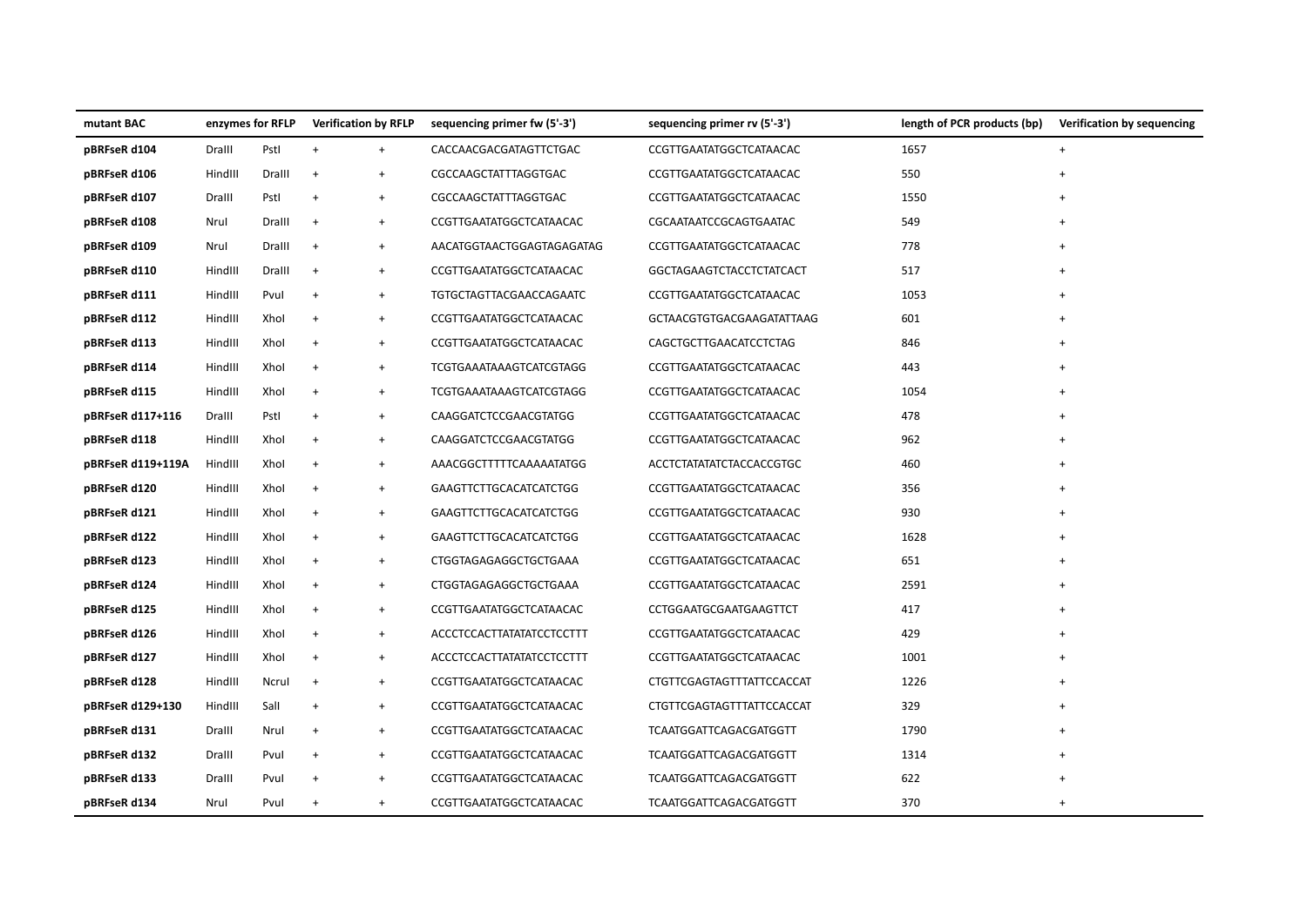| mutant BAC        | enzymes for RFLP |        | <b>Verification by RFLP</b>      |           | sequencing primer fw (5'-3')    | sequencing primer rv (5'-3')    | length of PCR products (bp) | Verification by sequencing |
|-------------------|------------------|--------|----------------------------------|-----------|---------------------------------|---------------------------------|-----------------------------|----------------------------|
| pBRFseR d135      | Dralll           | Xhol   | $\ddot{}$                        | $+$       | CCGTTGAATATGGCTCATAACAC         | <b>TCCTCTTCTTCATCATCCTCGTA</b>  | 1204                        | $\ddot{}$                  |
| pBRFseR d136      | Dralll           | Xhol   | $\ddot{}$                        | $\ddot{}$ | CCGTTGAATATGGCTCATAACAC         | <b>TCCTCTTCTTCATCATCCTCGTA</b>  | 342                         | $\ddot{}$                  |
| pBRFseR d137      | HindIII          | Pvul   | $\ddot{}$                        | $\ddot{}$ | GCGGTTGGATAGGCTGTCT             | CCGTTGAATATGGCTCATAACAC         | 464                         |                            |
| pBRFseR d138      | HindIII          | Xhol   | $\ddot{}$                        | $\ddot{}$ | CCGTTGAATATGGCTCATAACAC         | <b>GTTGTGCTGGTGATGATATAGTTC</b> | 743                         | $\ddot{}$                  |
| pBRFseR d139      | Dralll           | Xhol   | $\ddot{}$                        | $+$       | CCGTTGAATATGGCTCATAACAC         | <b>GTCTTACTCATTGATCCGTCCTAA</b> | 1609                        | $\ddot{}$                  |
| pBRFseR d140      | Dralll           | Xhol   | $\ddot{}$                        | $+$       | <b>GGCGACTTCTCATCTATGTAATCA</b> | CCGTTGAATATGGCTCATAACAC         | 373                         | $\ddot{}$                  |
| pBRFseR d141      | HindIII          | Pvul   | $\ddot{}$                        | $+$       | CCGTTGAATATGGCTCATAACAC         | <b>GTCTTACTCATTGATCCGTCCTAA</b> | 289                         | $\ddot{}$                  |
| pBRFseR d142      | HindIII          | Xhol   | $\ddot{}$                        | $\ddot{}$ | CCGTTGAATATGGCTCATAACAC         | TCCTCTGGAGATGACACTACGG          | 412                         | $\overline{+}$             |
| pBRFseR d143      | HindIII          | Dralll | $+$                              | $+$       | AATTTGGATATAGCAGCCTGAAGC        | CCGTTGAATATGGCTCATAACAC         | 466                         | $\overline{+}$             |
| pBRFseR d144      | Dralll           | Pvul   | $\ddot{}$                        | $\ddot{}$ | CCGTTGAATATGGCTCATAACAC         | <b>TTGTTGGTGTGCGAATTATCC</b>    | 1607                        |                            |
| pBRFseR d145      | HindIII          | Dralll | $\ddot{}$                        | $\ddot{}$ | CCGTTGAATATGGCTCATAACAC         | <b>TTGTTGGTGTGCGAATTATCC</b>    | 1371                        | $\ddot{}$                  |
| pBRFseR d146      | HindIII          | Dralll | $\ddot{}$                        | $+$       | CCGTTGAATATGGCTCATAACAC         | <b>TTGTTGGTGTGCGAATTATCC</b>    | 991                         |                            |
| pBRFseR d147      | HindIII          | Dralll | $\ddot{}$                        | $\ddot{}$ | CCGTTGAATATGGCTCATAACAC         | <b>TTGTTGGTGTGCGAATTATCC</b>    | 822                         |                            |
| pBRFseR d148      | Dralll           | Pvul   | $\begin{array}{c} + \end{array}$ | $\ddot{}$ | CCGTTGAATATGGCTCATAACAC         | <b>TTGTTGGTGTGCGAATTATCC</b>    | 554                         | $\ddot{}$                  |
| pBRFseR d149      | Xhol             | Dralll | $+$                              | $+$       | CCGTTGAATATGGCTCATAACAC         | CCAAGTGAAGAGTGATGTATAGAGG       | 1118                        | $\ddot{}$                  |
| pBRFseR d150      | Dralll           | Xhol   | $\begin{array}{c} + \end{array}$ | $+$       | CCGTTGAATATGGCTCATAACAC         | CCAAGTGAAGAGTGATGTATAGAGG       | 705                         | $\ddot{}$                  |
| pBRFseR d151      | HindIII          | Xhol   | $\begin{array}{c} + \end{array}$ | $\ddot{}$ | <b>CGATTGCTGCTGTTCCTCTG</b>     | CCGTTGAATATGGCTCATAACAC         | 404                         |                            |
| pBRFseR d152+152A | Dralll           | Kpnl   | $\begin{array}{c} + \end{array}$ | $\ddot{}$ | CCGTTGAATATGGCTCATAACAC         | GTTTCCAGATCCAAGTTCTACCAT        | 841                         |                            |
| pBRFseR d153      | Dralll           | Xhol   | $\ddot{}$                        | $\ddot{}$ | CCGTTGAATATGGCTCATAACAC         | <b>GTTTCCAGATCCAAGTTCTACCAT</b> | 514                         |                            |
| pBRFseR d154      | Xhol             | Dralll | $\,$ +                           | $\ddot{}$ | GATAACTGTAGTCTTGGGCTTCTTT       | CCGTTGAATATGGCTCATAACAC         | 778                         | $\ddot{}$                  |
| pBRFseR d155      | Kpnl             | Xhol   | $\ddot{}$                        | $+$       | GATAACTGTAGTCTTGGGCTTCTTT       | CCGTTGAATATGGCTCATAACAC         | 1850                        | $\ddot{}$                  |
| pBRFseR d156      | Xhol             | Dralll | $\ddot{}$                        | $+$       | <b>CTCGCCTGTCATGTCTGGTAA</b>    | CCGTTGAATATGGCTCATAACAC         | 404                         | $\overline{+}$             |
| pBRFseR d157      | Xhol             | Pvul   | $\ddot{}$                        | $+$       | <b>CTCGCCTGTCATGTCTGGTAA</b>    | CCGTTGAATATGGCTCATAACAC         | 1552                        | $\ddot{}$                  |
| pBRFseR d158      | Xhol             | Dralll | $\ddot{}$                        | $\ddot{}$ | CCGTTGAATATGGCTCATAACAC         | <b>GCGGCTATGATATCTCTGGCTAA</b>  | 1892                        |                            |
| pBRFseR d159      | Xhol             | Dralll | $\ddot{}$                        | $\ddot{}$ | CCGTTGAATATGGCTCATAACAC         | <b>GCGGCTATGATATCTCTGGCTAA</b>  | 1268                        |                            |
| pBRFseR d161      | Xhol             | Nrul   | $\ddot{}$                        | $+$       | CCGTTGAATATGGCTCATAACAC         | ACCTCCTCCAGACAAGTATTTAACA       | 2413                        | $\ddot{}$                  |
| pBRFseR d162      | HindIII          | Xhol   | $\ddot{}$                        | $+$       | CCGTTGAATATGGCTCATAACAC         | ACCTCCTCCAGACAAGTATTTAACA       | 2029                        | $\ddot{}$                  |
| pBRFseR d163      | HindIII          | Pvul   | $\ddot{}$                        | $\ddot{}$ | CCGTTGAATATGGCTCATAACAC         | ACCTCCTCCAGACAAGTATTTAACA       | 1588                        | $\overline{+}$             |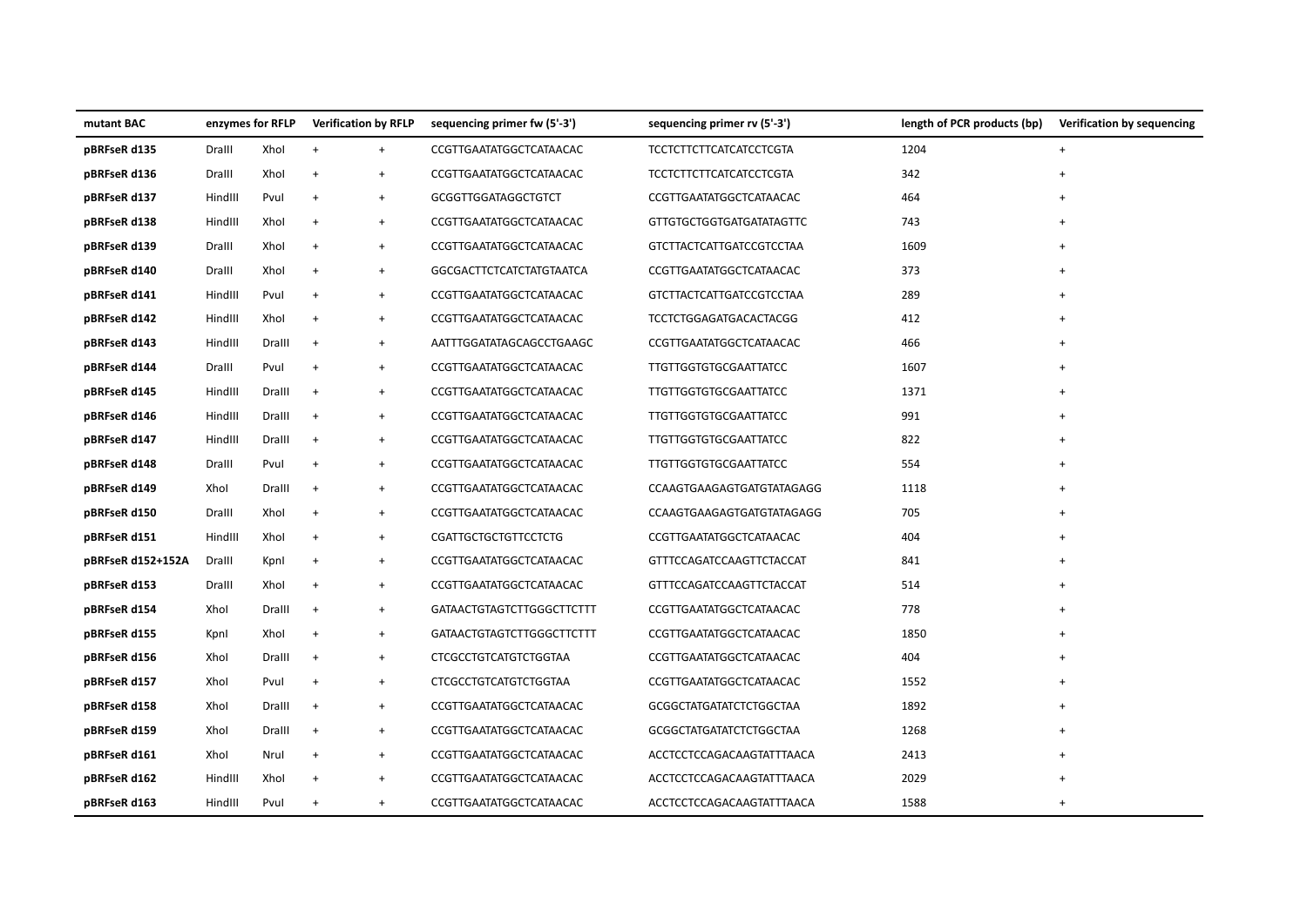| mutant BAC       | enzymes for RFLP |        | <b>Verification by RFLP</b>      |                                  | sequencing primer fw (5'-3')      | sequencing primer rv (5'-3')  | length of PCR products (bp) | Verification by sequencing |
|------------------|------------------|--------|----------------------------------|----------------------------------|-----------------------------------|-------------------------------|-----------------------------|----------------------------|
| pBRFseR d164     | Ncol             | Pstl   | $\ddot{}$                        | $\ddot{}$                        | CCGTTGAATATGGCTCATAACAC           | ACCTCCTCCAGACAAGTATTTAACA     | 706                         | $+$                        |
| pBRFseR d165     | Nrul             | Pvul   | $\begin{array}{c} + \end{array}$ | $^{\mathrm{+}}$                  | CCGTTGAATATGGCTCATAACAC           | ACCTCCTCCAGACAAGTATTTAACA     | 477                         |                            |
| pBRFseR d166     | HindIII          | Nrul   | $+$                              | $\begin{array}{c} + \end{array}$ | <b>GCGGACATGGTAATCATAGATAGTAG</b> | CCGTTGAATATGGCTCATAACAC       | 659                         | $\ddot{}$                  |
| pBRFseR d167     | HindIII          | Pvul   | $+$                              | $\ddot{}$                        | CCGTTGAATATGGCTCATAACAC           | GATTATTGGATCTAGCCGTCTGTAT     | 477                         |                            |
| pBRFseR d168     | HindIII          | Nrul   | $\begin{array}{c} + \end{array}$ | $\ddot{}$                        | <b>GATTATTGGATCTAGCCGTCTGTAT</b>  | CCGTTGAATATGGCTCATAACAC       | 1001                        | $\overline{+}$             |
| pBRFseR d169     | Nrul             | Pvul   | $\ddot{}$                        | $\begin{array}{c} + \end{array}$ | <b>GATTATTGGATCTAGCCGTCTGTAT</b>  | CCGTTGAATATGGCTCATAACAC       | 1466                        |                            |
| pBRFseR d170+171 | Nrul             | Pvul   | $\ddot{}$                        | $\begin{array}{c} + \end{array}$ | <b>GATTATTGGATCTAGCCGTCTGTAT</b>  | AAACGGCTTTTTCAAAAATATGG       | 1988                        |                            |
| pBRFseR d172     | Nrul             | Pvul   | $\ddot{}$                        | $\ddot{}$                        | <b>GTTCCTCAGGATTCTAATGATTTGG</b>  | CCGTTGAATATGGCTCATAACAC       | 552                         | $\ddot{}$                  |
| pBRFseR d173     | Nrul             | Pvul   | $+$                              | $+$                              | <b>GTTCCTCAGGATTCTAATGATTTGG</b>  | CCGTTGAATATGGCTCATAACAC       | 1293                        |                            |
| pBRFseR d174     | Dralll           | Pvul   | $\ddot{}$                        | $\ddot{}$                        | <b>GTTCCTCAGGATTCTAATGATTTGG</b>  | CCGTTGAATATGGCTCATAACAC       | 2192                        |                            |
| pBRFseR d175     | Dralll           | Pvul   | $\begin{array}{c} + \end{array}$ | $^{\mathrm{+}}$                  | CCGTTGAATATGGCTCATAACAC           | <b>TTCCGTTATTGGTTCCGCATAC</b> | 589                         |                            |
| pBRFseR d176     | HindIII          | Pvul   | $+$                              | $+$                              | <b>TAACAGAGTTCCATCAACACATTCC</b>  | CCGTTGAATATGGCTCATAACAC       | 993                         | $\ddot{}$                  |
| pBRFseR d177     | HindIII          | Pvul   | $\ddot{}$                        | $\begin{array}{c} + \end{array}$ | <b>TAACAGAGTTCCATCAACACATTCC</b>  | CCGTTGAATATGGCTCATAACAC       | 2140                        |                            |
| pBRFseR d178     | HindIII          | Dralll | $^{+}$                           | $\ddot{}$                        | CCGTTGAATATGGCTCATAACAC           | CCAGTAAGCAACTCCATAGCATAC      | 584                         |                            |
| pBRFseR d179     | Dralll           | Pvul   | $\ddot{}$                        | $\begin{array}{c} + \end{array}$ | <b>TCGTCTAGCGTTGCTTCTACAT</b>     | CCGTTGAATATGGCTCATAACAC       | 464                         |                            |
| pBRFseR d180     | HindIII          | Dralll | $+$                              | $\begin{array}{c} + \end{array}$ | <b>TCGTCTAGCGTTGCTTCTACAT</b>     | CCGTTGAATATGGCTCATAACAC       | 903                         |                            |
| pBRFseR d181     | HindIII          | Dralll | $\ddot{}$                        | $\ddot{}$                        | <b>TCGTCTAGCGTTGCTTCTACAT</b>     | CCGTTGAATATGGCTCATAACAC       | 1490                        |                            |
| pBRFseR d182     | Dralll           | Pvul   | $\ddot{}$                        | $^{\mathrm{+}}$                  | CCGTTGAATATGGCTCATAACAC           | ACATCCTCGACTAATATCTCCGTAA     | 421                         |                            |
| pBRFseR d183     | Dralll           | Pvul   | $^{+}$                           | $^{+}$                           | <b>GGTCCTATTGCTTCCATGCTAC</b>     | CCGTTGAATATGGCTCATAACAC       | 663                         | $+$                        |
| pBRFseR d184     | Dralll           | Pvul   | $^{+}$                           | $\ddot{}$                        | <b>GGTCCTATTGCTTCCATGCTAC</b>     | CCGTTGAATATGGCTCATAACAC       | 946                         |                            |
| pBRFseR d185     | HindIII          | Pvul   | $^{+}$                           | $\ddot{}$                        | CCGTTGAATATGGCTCATAACAC           | GGCAATCCAGATTCATAACTCTTAC     | 746                         |                            |
| pBRFseR d186     | HindIII          | Pvul   | $^{+}$                           | $\begin{array}{c} + \end{array}$ | <b>CGCCTCATTGTCGCTTATATTG</b>     | CCGTTGAATATGGCTCATAACAC       | 663                         |                            |
| pBRFseR d187     | HindIII          | Pvul   | $\ddot{}$                        | $\ddot{}$                        | <b>CGCCTCATTGTCGCTTATATTG</b>     | CCGTTGAATATGGCTCATAACAC       | 1333                        |                            |
| pBRFseR d188     | HindIII          | Pvul   | $\ddot{}$                        | $^{\mathrm{+}}$                  | <b>CGCCTCATTGTCGCTTATATTG</b>     | CCGTTGAATATGGCTCATAACAC       | 1853                        |                            |
| pBRFseR d189     | HindIII          | Pvul   | $\ddot{}$                        | $\begin{array}{c} + \end{array}$ | CAAGTCACATACAGCGAATGGAATA         | CCGTTGAATATGGCTCATAACAC       | 326                         |                            |
| pBRFseR d190     | HindIII          | Pvul   | $^{+}$                           | $^{+}$                           | CAAGTCACATACAGCGAATGGAATA         | CCGTTGAATATGGCTCATAACAC       | 1400                        | $^{+}$                     |
| pBRFseR d191     | HindIII          | Pvul   | $\ddot{}$                        | $^{\mathrm{+}}$                  | CAAGTCACATACAGCGAATGGAATA         | CCGTTGAATATGGCTCATAACAC       | 2293                        |                            |
| pBRFseR d193     | HindIII          | Xhol   | $\ddot{}$                        | $\begin{array}{c} + \end{array}$ | <b>TGAATATTGCGACGACATACG</b>      | <b>GGCTCCTTATACCAAGCACTC</b>  | 636                         | $\ddot{}$                  |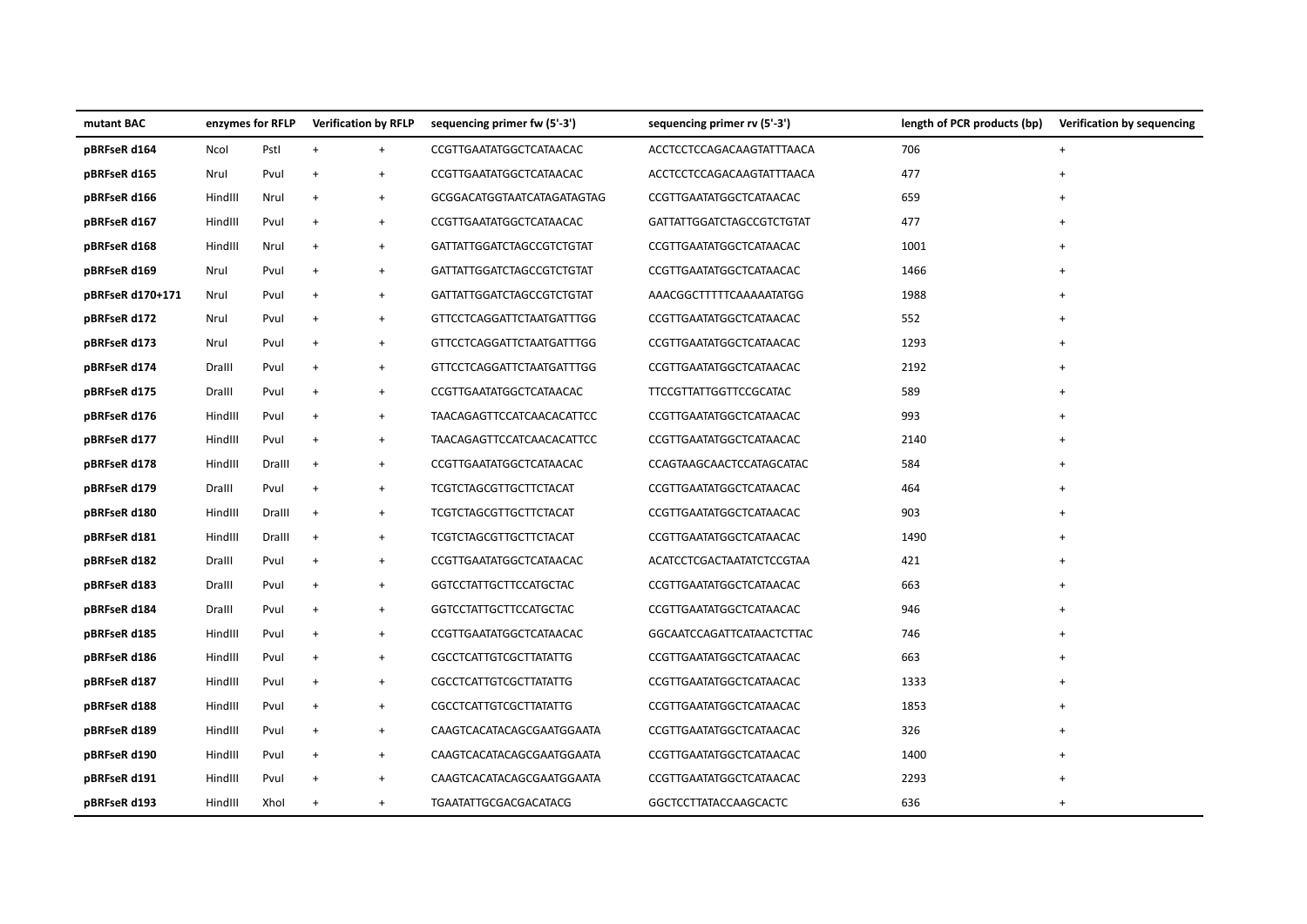| mutant BAC       | enzymes for RFLP |        | <b>Verification by RFLP</b> |                                  | sequencing primer fw (5'-3')            | sequencing primer rv (5'-3') | length of PCR products (bp) | Verification by sequencing |
|------------------|------------------|--------|-----------------------------|----------------------------------|-----------------------------------------|------------------------------|-----------------------------|----------------------------|
| pBRFseR d194     | Scal             | Pvul   | $+$                         | $+$                              | GAGTTTATCAGAAGATGGATGGATG               | CCGTTGAATATGGCTCATAACAC      | 655                         | $+$                        |
| pBRFseR d195     | Spel             | Pvul   | $+$                         | $\begin{array}{c} + \end{array}$ | GAGTTTATCAGAAGATGGATGGATG               | CCGTTGAATATGGCTCATAACAC      | 1567                        | $+$                        |
| pBRFseR d196     | Nrul             | Pvul   | $\ddot{}$                   | $+$                              | GAGTTTATCAGAAGATGGATGGATG               | CCGTTGAATATGGCTCATAACAC      | 2304                        | $\ddot{}$                  |
| pBRFseR d197     | HindIII          | Pvul   | $\ddot{}$                   | $+$                              | AAGCGAGCAATATAGTCTTGGATC                | CCGTTGAATATGGCTCATAACAC      | 674                         | $+$                        |
| pBRFseR d199     | HindIII          | Ncol   | $^{+}$                      | $^{+}$                           | AATGAGATACGGTAGACATCCTTCT               | CCGTTGAATATGGCTCATAACAC      | 488                         | $\ddot{}$                  |
| pBRFseR d200     | Xhol             | Nrul   | $+$                         | $+$                              | AATGAGATACGGTAGACATCCTTCT               | CCGTTGAATATGGCTCATAACAC      | 1540                        |                            |
| pBRFseR d201     | HindIII          | Nrul   | $+$                         | $\ddot{}$                        | AATGAGATACGGTAGACATCCTTCT               | CCGTTGAATATGGCTCATAACAC      | 461                         | $+$                        |
| pBRFseR d202     | Xhol             | Nrul   | $+$                         | $^{+}$                           | AATGAGATACGGTAGACATCCTTCT               | CCGTTGAATATGGCTCATAACAC      | 1058                        | $\ddot{}$                  |
| pBRFseR d203     | Ncol             | Dralll | $+$                         | $+$                              | AATGAGATACGGTAGACATCCTTCT               | CCGTTGAATATGGCTCATAACAC      | 1940                        | $\ddot{}$                  |
| pBRFseR d204     | HindIII          | Xhol   | $\overline{+}$              | $+$                              | AACTGATACTCTAACCTGTGGAGC                | <b>ATCCGTATCCGTGTATTCGTC</b> | 504                         | $\ddot{}$                  |
| pBRFseR d205     | Xhol             | Pvul   | $\ddot{}$                   | $\ddot{}$                        | AGTATGATGGTGCATGGAAGTTAG                | CCGTTGAATATGGCTCATAACAC      | 302                         |                            |
| pBRFseR d206     | Spel             | Pvul   | $\overline{+}$              | $\ddot{}$                        | AGTATGATGGTGCATGGAAGTTAG                | CCGTTGAATATGGCTCATAACAC      | 638                         | $\ddot{}$                  |
| pBRFseR d208     | Nrul             | Dralll | $+$                         | $+$                              | <b>ATGTGATTAGGCATGTCGATGG</b>           | CCGTTGAATATGGCTCATAACAC      | 360                         | $+$                        |
| pBRFseR d209     | Ncol             | Pvul   | $\ddot{}$                   | $+$                              | ATGTGATTAGGCATGTCGATGG                  | CCGTTGAATATGGCTCATAACAC      | 893                         | $\ddot{+}$                 |
| pBRFseR d210     | HindIII          | Pvul   | $+$                         | $+$                              | GAAGTTGATCCACCAACGATCTTAT               | CCGTTGAATATGGCTCATAACAC      | 1504                        |                            |
| pBRFseR d212     | Xhol             | Pvul   | $\ddot{}$                   | $+$                              | CTTCCGACTACATACAACACGATAT               | CCGTTGAATATGGCTCATAACAC      | 1109                        | $\ddot{}$                  |
| pBRFseR d214+215 | HindIII          | Xhol   | $\ddot{}$                   | $+$                              | CCTGTACATCGTACAAATGACAAAC               | CTTGACAAATTGGTATTCCGTACAC    | 597                         |                            |
| pBRFseR d216     | HindIII          | Pacl   | $^{+}$                      | $^{+}$                           | <b>TTATATCATGCACAATATACTACCCATCTACT</b> | CCAAATAATAACGATACCGAAACGA    | 308                         | $\ddot{}$                  |
| pBRFseR d217     | Dralll           | Pvul   | $^{+}$                      | $^{+}$                           | GCATAGATATGGAGGAGGATACAGA               | CCGTTGAATATGGCTCATAACAC      | 893                         |                            |
| pBRFseR d218     | HindIII          | Pvul   | $\overline{+}$              | $\ddot{}$                        | GCATAGATATGGAGGAGGATACAGA               | CCGTTGAATATGGCTCATAACAC      | 2075                        |                            |
| pBRFseR d219     | Nrul             | Pvul   | $\ddot{}$                   | $^{+}$                           | GCATAGATATGGAGGAGGATACAGA               | CCGTTGAATATGGCTCATAACAC      | 2902                        | $\ddot{}$                  |
| pBRFseR d221     | HindIII          | Pvul   | $\overline{+}$              | $\ddot{}$                        | <b>GCCGAAGCATTGAATGACATG</b>            | CCGTTGAATATGGCTCATAACAC      | 2486                        | $\overline{+}$             |

\* means verification result was correct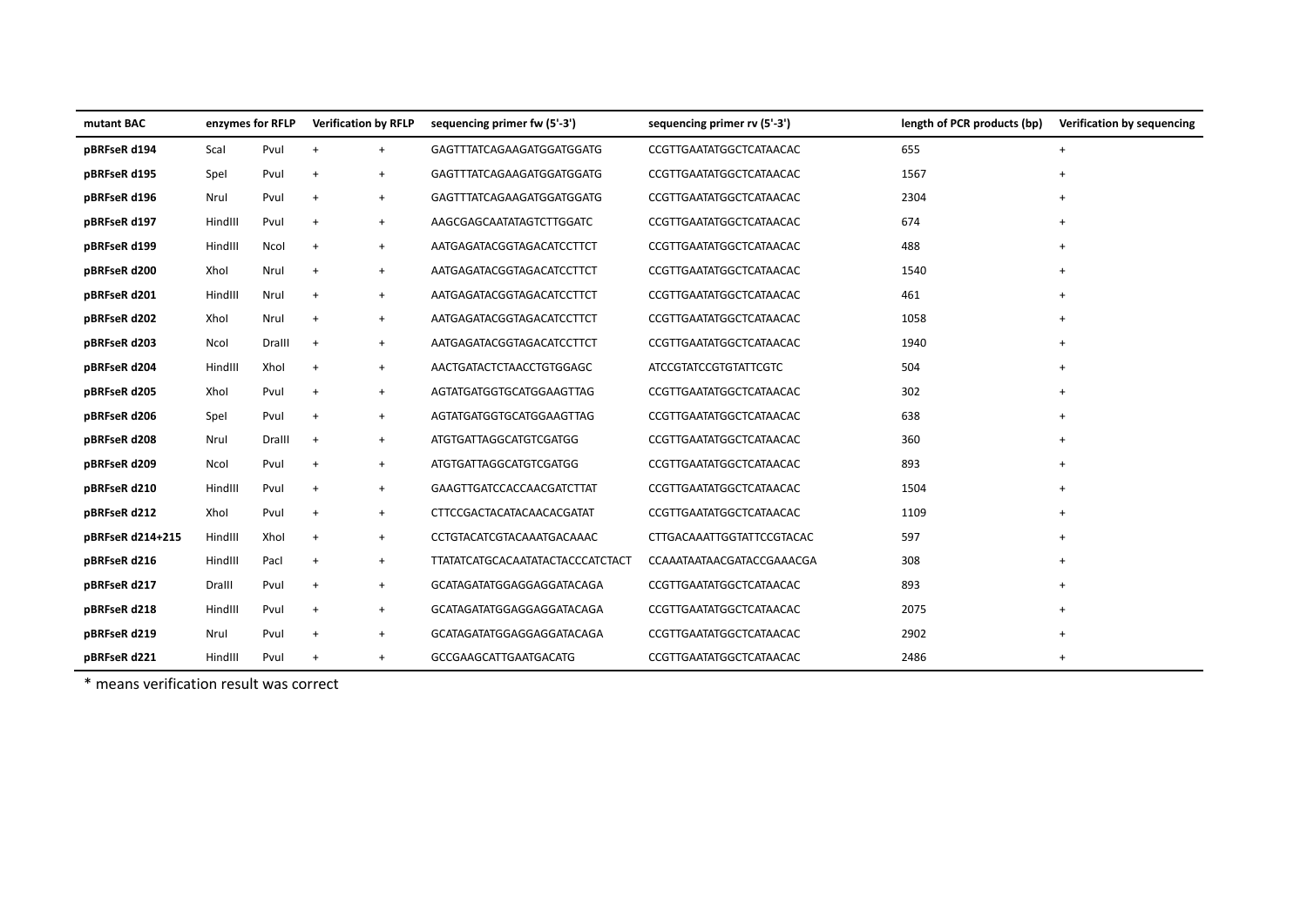

Figure S1. RFLP analysis of complete deletion of kelch-like genes form pBRFseR mutant BAC clone. A. BAC DNA was isolated and cleaved with HindIII and separated on a 0.8% agarose gel. Sizes of a molecular weight marker (generuler 1-kb plus DNA ladder, Fermentas) are shown. B. RFLP patterns of respective BAC clones predicted by *in silico* HindIII digests using VectorNTI. RFLP paterns correspond exactly to predictions.

Nomenclature of kelch-like genes deletion mutants.

dα:ORF13 deletion of WT BAC (pBRFseR); dαco:co-intergate for generating dα by *en passant* mutagenesis;

dβ:ORF35 deletion of dα; dβco: co-intergate for generating dβ by *en passant* mutagenesis;

dγ:ORF50 deletion of dβ; dγco: co-intergate for generating dγ by *en passant* mutagenesis;

dδ:ORF193 deletion of dγ; dδco: co-intergate for generating dδ by *en passant* mutagenesis;

dε:ORF204 deletion of dδ; dεco: co-intergate for generating dε by en passant mutagenesis;

dζ:ORF214 deletion of dε; dζco co-intergate for generating dζ by en passant mutagenesis;